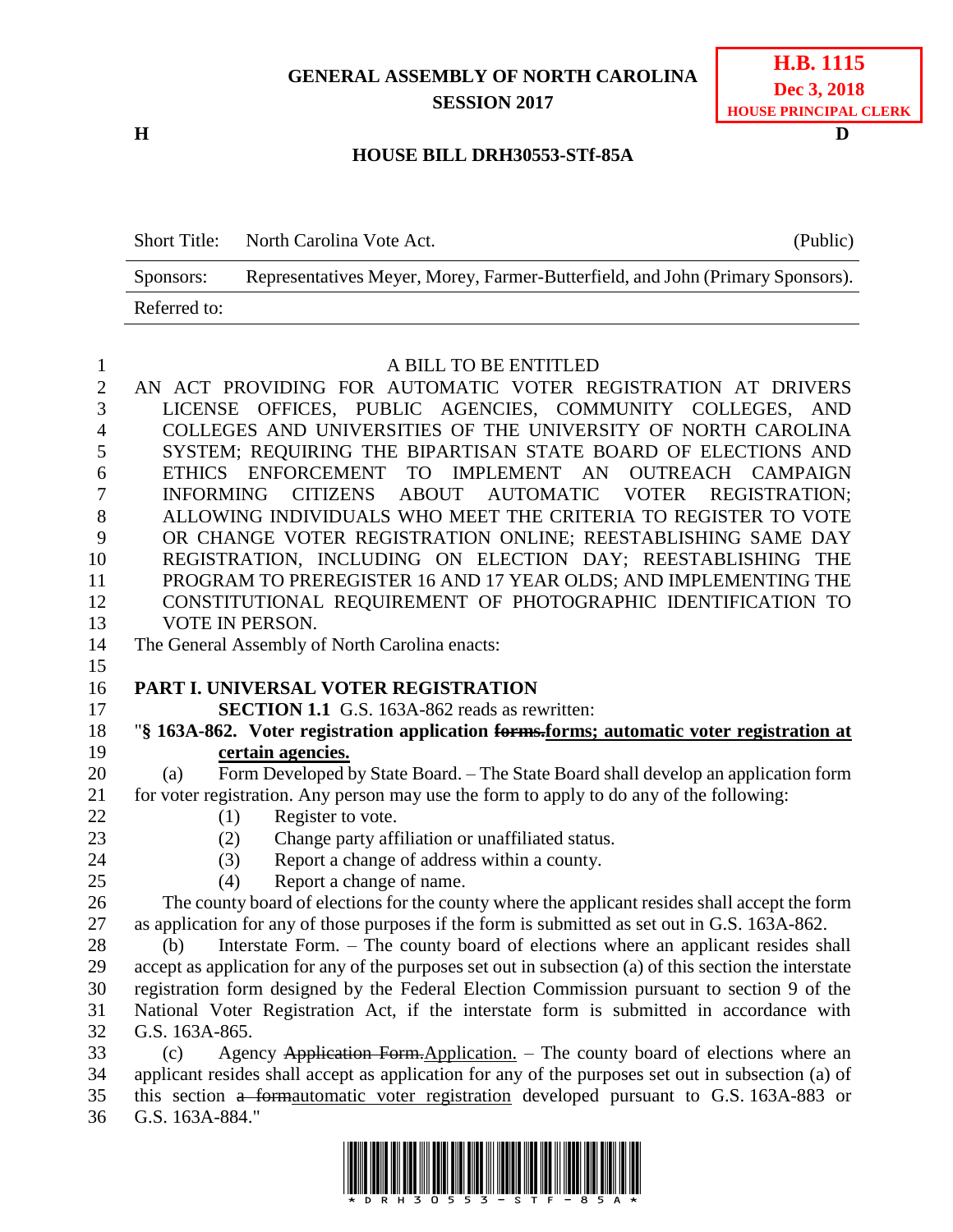**SECTION 1.2.** G.S. 163A-865 reads as rewritten: "**§ 163A-865. Acceptance of application forms.** (a) How the Form May Be Submitted. – The county board of elections shall accept any form described in G.S. 163A-862 if the applicant submits the form by mail, facsimile 5 transmission, transmission of a scanned document, or in person-person or by automatic voter registration pursuant to G.S. 163A-883, 163A-884, 115D-5, or 116-11. The applicant may delegate the submission of the form to another person. Any person who communicates to an applicant acceptance of that delegation shall deliver that form so that it is received by the appropriate county board of elections in time to satisfy the registration deadline in subdivision (1) or (2) of subsection (d) of this section for the next election. It shall be a Class 2 misdemeanor for any person to communicate to the applicant acceptance of that delegation and then fail to make a good faith effort to deliver the form so that it is received by the county board of elections in time to satisfy the registration deadline in subdivision (1) or (2) of subsection (d) of this section for the next election. It shall be an affirmative defense to a charge of failing to make a good faith effort to deliver a delegated form by the registration deadline that the delegatee informed the applicant that the form would not likely be delivered in time for the applicant to vote in the next election. It shall be a Class 2 misdemeanor for any person to sell or attempt to sell a completed voter registration form or to condition its delivery upon payment. … 20 (d) Registration Deadlines for a Primary or Election. – In order to be valid for a primary or election, the form: (1) If submitted by mail, must be postmarked at least 25 days before the primary or election, except that any mailed application on which the postmark is missing or unclear is validly submitted if received in the mail not later than 20 days before the primary or election, (2) If submitted in person, by facsimile transmission, or by transmission of a scanned document, or by automatic voter registration, must be received by the county board of elections by a time established by that board, but no earlier 29 than 5:00 P.M., on the twenty-fifth day before the primary or election, (3) If submitted through a delegatee who violates the duty set forth in subsection (a) of this section, must be signed by the applicant and given to the delegatee not later than 25 days before the primary or election, except as provided in subsection (f) of this section. …." **SECTION 1.3.** G.S. 163A-883 reads as rewritten: "**§ 163A-883. Voter Automatic voter registration at drivers license offices; coordination on data interface.** (a) Automatic Voter Registration at Drivers License Offices. – The Beginning January 1, 39 2019, the Division of Motor Vehicles shall, pursuant to the rules adopted byin consultation with 40 the State Board, modify its forms so thatimplement a method by which any eligible person who applies for original issuance, renewal or correction of a drivers license, or special identification 42 card issued under G.S. 20-37.7 may, on a part of the form, complete an application to registershall be automatically registered to vote, or able to update the voter's registration if the voter has changed his or her address or moved from one precinct to another or from one county to another. 45 The person taking the application shall ask if the applicant is a citizen of the United States. If the applicant states that the applicant is not a citizen of the United States, or declines to answer the 47 question, the person taking the application shall inform the applicant that it is a felony for a person who is not a citizen of the United States to apply to register to vote. The application shall 49 state in clear language the penalty for violation of this section. The necessary forms shall be prescribed by the State Board. The form must ask for the previous voter registration address of the voter, if any. If a previous address is listed, and it is not in the county of residence of the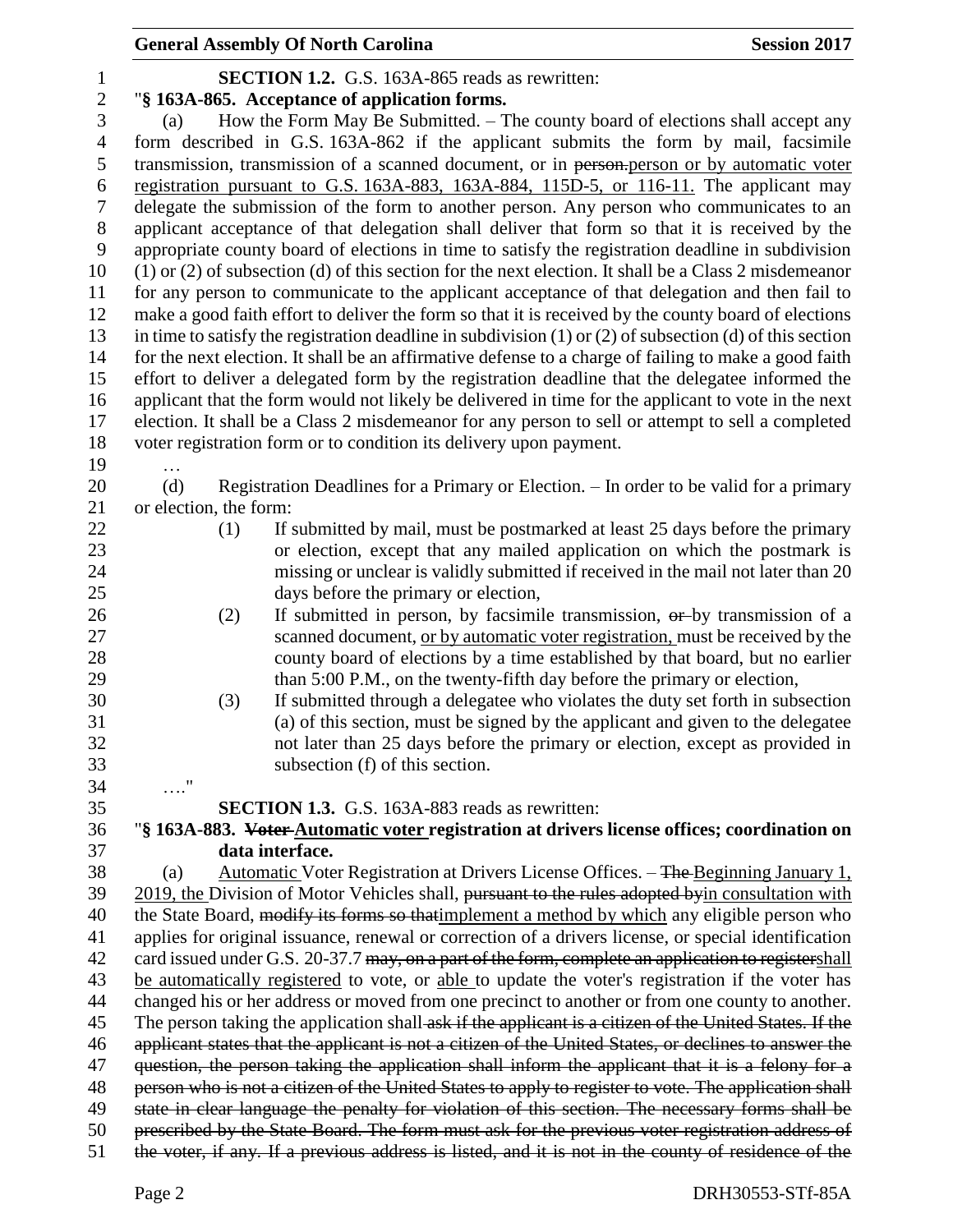#### **General Assembly Of North Carolina Session 2017**  applicant, the appropriate county board of elections shall treat the application as an authorization to cancel the previous registration and also process it as such under the procedures of G.S. 163A-870. If a previous address is listed and that address is in the county where the voter applies to register, the application shall be processed as if it had been submitted under G.S. 163A-870. inform the applicant of the following: (1) That the applicant shall be registered to vote or have the applicant's voter registration record updated, as applicable, unless the applicant declines. 8 (2) The qualifications to vote under G.S. 163A-841. (3) That the applicant should not register if the applicant does not meet the qualifications described under subdivision (2) of this subsection. (4) That any person who willfully and knowingly and with fraudulent intent gives false information on the application is guilty of a Class I felony. (5) That if the applicant declines to register to vote, the fact that the applicant has declined to register will remain confidential and be used for voter registration purposes only. (6) Information regarding the address confidentiality program under Chapter 15C of the General Statutes, including how to register for the program and how voter registration may impact participation in the program. (a1) Requirements. – If the applicant does not decline voter registration, the person taking the application shall require the applicant to provide all information requested of the applicant under G.S. 163A-863, including declaring a preference to be affiliated with a political party or a preference to be an unaffiliated voter. If the applicant fails to declare a political party affiliation, the applicant's political affiliation shall be designated as unaffiliated. The applicant shall provide an electronic signature as required under G.S. 163A-865(b), subject to the penalty of perjury, by which the applicant attests that the information provided by the applicant is true and the applicant meets all qualifications to become a registered voter. (a2) When Registration Effective. – Registration shall become effective as provided in G.S. 163A-867. Applications to register to vote accepted at a drivers license office under this section until the deadline established in G.S. 163A-865(d)(2) shall be treated as timely made for an election, and no person who completes an application at that drivers license office shall be denied the vote in that election for failure to apply earlier than that deadline. (a3) Transmittal from Department of Transportation to Board of Elections. – All 33 applications shall be forwarded by the The Department of Transportation shall electronically transmit the applications of applicants who have not declined voter registration to the appropriate board of elections not later than five business days after the date of acceptance, according to rules which shall be promulgated by the State Board. Those rules shall provide for a paperless, instant, electronic transfer of applications to the appropriate board of elections. (a4) Confidentiality of Declination to Register. – No information relating to a declination to register to vote in connection with a voter registration application at a Division of Motor Vehicles office may be used for any purpose other than voter registration. The State Board shall ensure that information acquired for purposes of automatic voter registration under this section is kept confidential in accordance with G.S. 163A-863(b), including compliance with any voter registration requirements under G.S. 163A-871(d). 44 (b) Ineligible Applications Prohibited. –  $\text{Any--If}$  a person who is ineligible to vote becomes registered to vote pursuant to this section, the presumption shall be that the person's registration is deemed officially authorized and shall not be attributed to any fault of the person. However, any person who willfully and knowingly and with fraudulent intent gives false 48 information on the application <del>[described in subsection (a) of this section</del>]described under this section is guilty of a Class I felony. (c) Coordination on Data Interface. – The Department of Transportation jointly with the State Board shall develop and operate a computerized interface to match information in the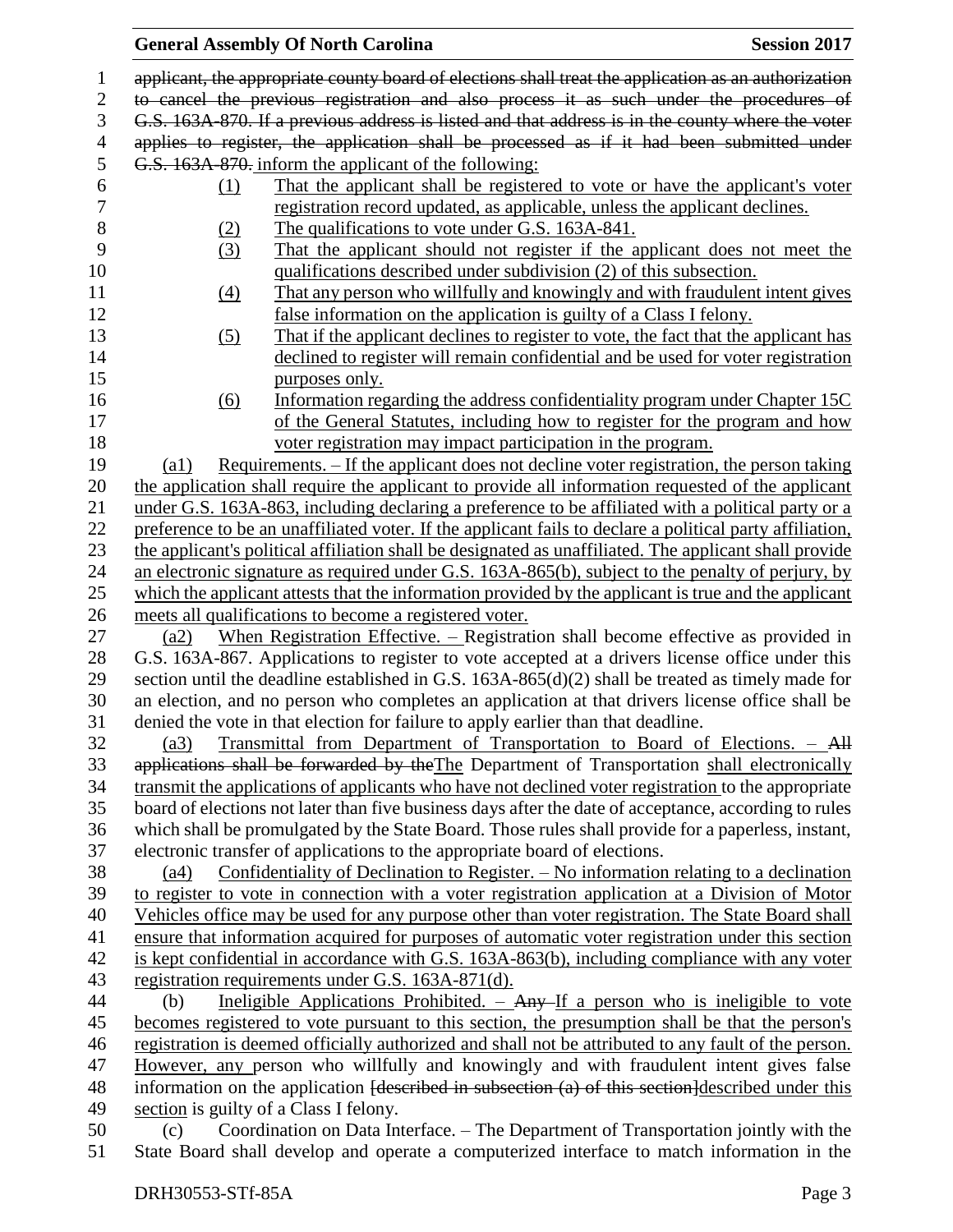| $\mathbf{1}$   |                                                                                                   |     | database of the statewide voter registration system with the drivers license information in the            |  |  |
|----------------|---------------------------------------------------------------------------------------------------|-----|------------------------------------------------------------------------------------------------------------|--|--|
| $\mathbf{2}$   |                                                                                                   |     | Division of Motor Vehicles to the extent required to enable the State Board and the Department             |  |  |
| 3              | of Transportation to verify the accuracy of the information provided on applications for voter    |     |                                                                                                            |  |  |
| $\overline{4}$ | registration, whether the applications were received at drivers license offices or elsewhere. The |     |                                                                                                            |  |  |
| 5              |                                                                                                   |     | Department of Transportation and the State Board shall implement the provisions of this                    |  |  |
| 6              |                                                                                                   |     | subsection so as to comply with section 303 of the Help America Vote Act of 2002. The                      |  |  |
| 7              |                                                                                                   |     | Department of Transportation shall enter into an agreement with the Commissioner of Social                 |  |  |
| 8              |                                                                                                   |     | Security so as to comply with section 303 of the Help America Vote Act of 2002.                            |  |  |
| 9              | (d)                                                                                               |     | No Requirement to Determine Eligibility. - Nothing in this section shall be construed                      |  |  |
| 10             |                                                                                                   |     | as requiring the Department of Transportation to determine eligibility for voter registration and          |  |  |
| 11             | voting."                                                                                          |     |                                                                                                            |  |  |
| 12             |                                                                                                   |     | <b>SECTION 1.4.</b> G.S. 163A-884 reads as rewritten:                                                      |  |  |
| 13             |                                                                                                   |     | "§ 163A-884. Voter registration at other public ageneies-agencies; automatic voter                         |  |  |
| 14             |                                                                                                   |     | registration.                                                                                              |  |  |
| 15             | (a)                                                                                               |     | Voter Registration Agencies. - Every office in this State which accepts:                                   |  |  |
| 16             |                                                                                                   | (1) | Applications for a program of public assistance under Article 2 of Chapter                                 |  |  |
| 17             |                                                                                                   |     | 108A of the General Statutes or under Article 13 of Chapter 130A of the                                    |  |  |
| 18             |                                                                                                   |     | <b>General Statutes;</b>                                                                                   |  |  |
| 19             |                                                                                                   | (2) | Applications for State-funded State or local government programs primarily                                 |  |  |
| 20             |                                                                                                   |     | engaged in providing services to persons with disabilities, with such office                               |  |  |
| 21             |                                                                                                   |     | designated by the State Board; or                                                                          |  |  |
| 22             |                                                                                                   | (3) | Claims for benefits under Chapter 96 of the General Statutes, the Employment                               |  |  |
| 23             |                                                                                                   |     | Security Law, is designated as a voter registration agency for purposes of this                            |  |  |
| 24             |                                                                                                   |     | section.                                                                                                   |  |  |
| 25             | (b)                                                                                               |     | Duties of Voter Registration Agencies. Agencies; Automatic Voter Registration                              |  |  |
| 26             |                                                                                                   |     | Information. $-$ A Beginning January 1, 2020, a voter registration agency described in subsection          |  |  |
| 27             |                                                                                                   |     | (a) of this section shall, unless the applicant declines, in writing, to register to vote: in consultation |  |  |
| 28             |                                                                                                   |     | with the State Board, provide, with each application for service or assistance, and with each              |  |  |
| 29             |                                                                                                   |     | recertification, renewal, or change of address relating to such service or assistance, an application      |  |  |
| 30             |                                                                                                   |     | process for automatic voter registration. The person taking the application shall inform the               |  |  |
| 31             | applicant of the following:                                                                       |     |                                                                                                            |  |  |
| 32             |                                                                                                   | (1) | Distribute with each application for service or assistance, and with each                                  |  |  |
| 33             |                                                                                                   |     | recertification, renewal, or change of address relating to such service or                                 |  |  |
| 34             |                                                                                                   |     | assistance:                                                                                                |  |  |
| 35             |                                                                                                   |     | The voter registration application form described in G.S. 163A-863(a)                                      |  |  |
| 36             |                                                                                                   |     | $\theta$ .<br>or (b); or                                                                                   |  |  |
| 37             |                                                                                                   |     | The voter registration agency's own form, if it is substantially<br>$\mathbf{b}$ .                         |  |  |
| 38             |                                                                                                   |     | equivalent to the form described in G.S. 163A-863(a) or (b) and has                                        |  |  |
| 39             |                                                                                                   |     |                                                                                                            |  |  |
| 40             |                                                                                                   |     | been approved by the State Board, provided that the agency's own                                           |  |  |
|                |                                                                                                   |     | form may be a detachable part of the agency's paper application or may                                     |  |  |
| 41<br>42       |                                                                                                   |     | be a paperless computer process, as long as the applicant is required to                                   |  |  |
|                |                                                                                                   |     | sign an attestation as part of the application to register.                                                |  |  |
| 43             |                                                                                                   |     | That the applicant shall be registered to vote or have the applicant's voter                               |  |  |
| 44             |                                                                                                   |     | registration record updated, as applicable, unless the applicant declines.                                 |  |  |
| 45             |                                                                                                   | (2) | Provide a form that contains the elements required by section $7(a)(6)(B)$ of                              |  |  |
| 46             |                                                                                                   |     | the National Voter Registration Act; and The qualifications to vote under                                  |  |  |
| 47             |                                                                                                   |     | G.S. 163A-841.                                                                                             |  |  |
| 48             |                                                                                                   | (3) | Provide to each applicant who does not decline to register to vote the same                                |  |  |
| 49             |                                                                                                   |     | degree of assistance with regard to the completion of the registration                                     |  |  |
| 50             |                                                                                                   |     | application as is provided by the office with regard to the completion of its                              |  |  |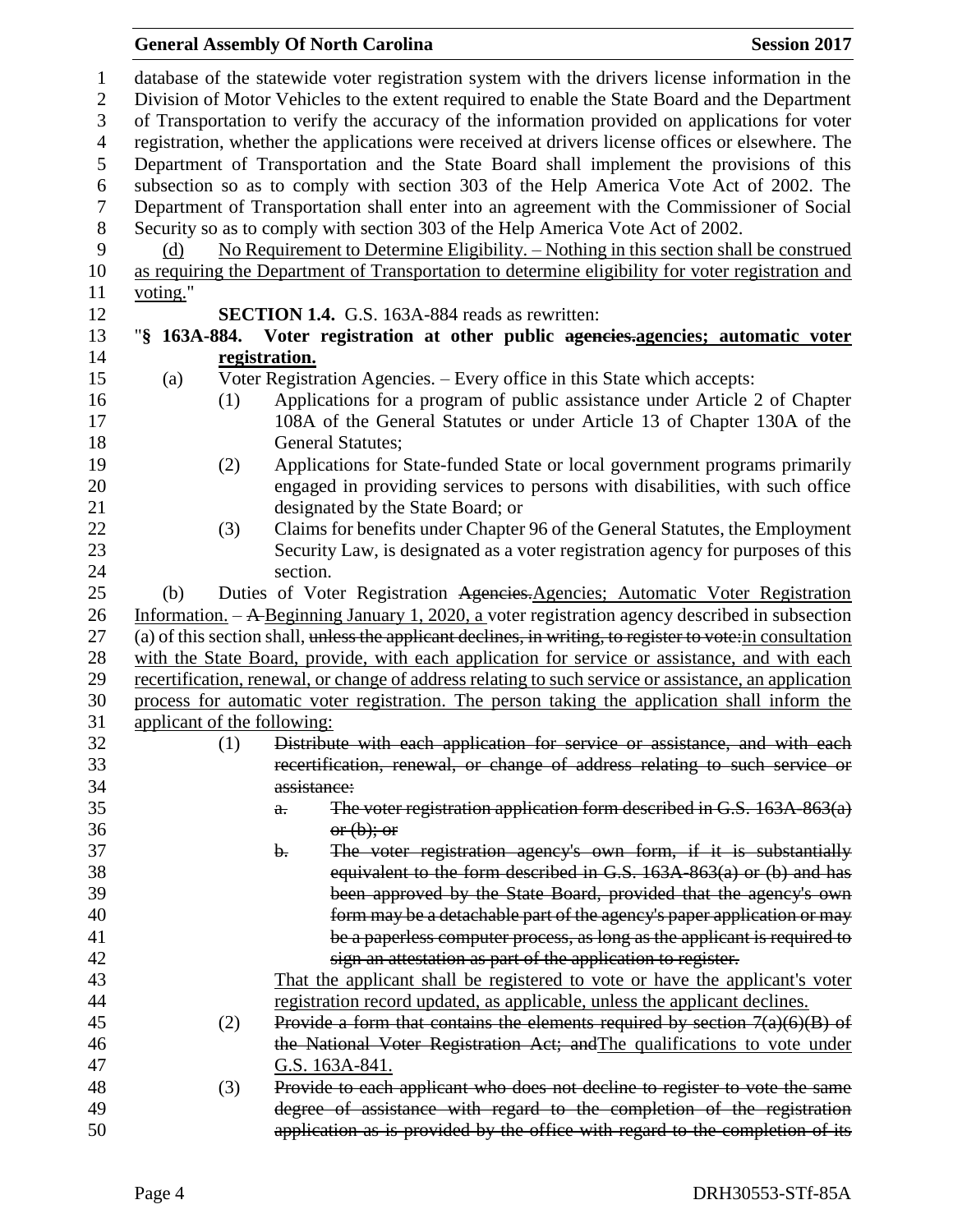|                             | <b>General Assembly Of North Carolina</b>                                                                                                                                                                                                    | <b>Session 2017</b> |
|-----------------------------|----------------------------------------------------------------------------------------------------------------------------------------------------------------------------------------------------------------------------------------------|---------------------|
|                             | own forms. That the applicant should not register if the applicant does not meet                                                                                                                                                             |                     |
|                             | the qualifications described under subdivision (2) of this subsection.                                                                                                                                                                       |                     |
| (4)                         | That any person who willfully and knowingly and with fraudulent intent gives                                                                                                                                                                 |                     |
|                             | false information on the application is guilty of a Class I felony.                                                                                                                                                                          |                     |
| (5)                         | That if the applicant declines to register to vote, the fact that the applicant has                                                                                                                                                          |                     |
|                             | declined to register will remain confidential and be used for voter registration                                                                                                                                                             |                     |
|                             | purposes only.                                                                                                                                                                                                                               |                     |
|                             |                                                                                                                                                                                                                                              |                     |
| (6)                         | Information regarding the address confidentiality program under Chapter 15C                                                                                                                                                                  |                     |
|                             | of the General Statutes, including how to register for the program and how                                                                                                                                                                   |                     |
|                             | voter registration may impact participation in the program.                                                                                                                                                                                  |                     |
| (b1)                        | Requirements. - If the applicant does not decline voter registration, the person taking                                                                                                                                                      |                     |
|                             | the application shall require the applicant to provide all information requested of the applicant                                                                                                                                            |                     |
|                             | under G.S. 163A-863, including declaring a preference to be affiliated with a political party or a                                                                                                                                           |                     |
|                             | preference to be an unaffiliated voter. If the applicant fails to declare a political party affiliation,                                                                                                                                     |                     |
|                             | the applicant's political affiliation shall be designated as unaffiliated. The applicant shall provide                                                                                                                                       |                     |
|                             | an electronic signature as required under G.S. 163A-865(b), subject to the penalty of perjury, by                                                                                                                                            |                     |
|                             | which the applicant attests that the information provided by the applicant is true and that the                                                                                                                                              |                     |
|                             | applicant meets all qualifications to become a registered voter.                                                                                                                                                                             |                     |
| (c)                         | Employment Security Law Applicants. - Provided that voter registration agencies                                                                                                                                                              |                     |
|                             | designated under subdivision $(a)(3)$ of this section shall only be required to provide the services                                                                                                                                         |                     |
|                             | set out in this subsection to applicants for new claims, reopened claims, and changes of address                                                                                                                                             |                     |
|                             | under Chapter 96 of the General Statutes, the Employment Security Law.                                                                                                                                                                       |                     |
| (d)                         | Home Registration for Disabled. - If a voter registration agency provides services to                                                                                                                                                        |                     |
|                             | a person with disability at the person's home, the voter registration agency shall provide the                                                                                                                                               |                     |
|                             | services described in subsection (b) of this section at the person's home. However, the agency is                                                                                                                                            |                     |
|                             | not required to provide automatic voter registration at the person's home.                                                                                                                                                                   |                     |
| .                           |                                                                                                                                                                                                                                              |                     |
| (f)                         | Confidentiality of Declination to Register. – No information relating to a declination                                                                                                                                                       |                     |
|                             | to register to vote in connection with an application made at a voter registration agency may be                                                                                                                                             |                     |
|                             | used for any purpose other than voter registration. The State Board shall ensure that information                                                                                                                                            |                     |
|                             | acquired for purposes of automatic voter registration under this section is kept confidential in                                                                                                                                             |                     |
|                             | accordance with G.S. 163A-863(b), including compliance with any voter registration                                                                                                                                                           |                     |
|                             | requirements under G.S. 163A-871(d).                                                                                                                                                                                                         |                     |
| (g)                         | Transmittal From Agency to Board of Elections. - Any voter registration application                                                                                                                                                          |                     |
|                             | completed at a voter registration agency shall be accepted by that agency in lieu of the applicant's                                                                                                                                         |                     |
|                             | mailing the application. Any such application so received shall be transmitted The agency shall                                                                                                                                              |                     |
|                             | electronically transmit the applications of applicants who did not decline voter registration to the                                                                                                                                         |                     |
|                             | appropriate board of elections not later than five business days after acceptance, according to                                                                                                                                              |                     |
|                             | rules which shall be promulgated by the State Board.                                                                                                                                                                                         |                     |
|                             |                                                                                                                                                                                                                                              |                     |
| .<br>(i)                    | Ineligible Applications Prohibited. - No person shall make application to register to                                                                                                                                                        |                     |
|                             |                                                                                                                                                                                                                                              |                     |
|                             | vote under this section if that person is ineligible on account of age, citizenship, lack of residence                                                                                                                                       |                     |
|                             | for the period of time provided by law, or because of conviction of a felony. However, if a person                                                                                                                                           |                     |
|                             | who is ineligible to vote becomes registered to vote pursuant to this section, the presumption                                                                                                                                               |                     |
|                             | shall be that the person's registration is deemed officially authorized and shall not be attributed                                                                                                                                          |                     |
| to any fault of the person. |                                                                                                                                                                                                                                              |                     |
| (i)                         | No Requirement to Determine Eligibility. - Nothing in this section shall be construed                                                                                                                                                        |                     |
|                             | as requiring agencies to determine eligibility for voter registration and voting."                                                                                                                                                           |                     |
|                             | <b>SECTION 1.5.(a)</b> G.S. 163A-885 reads as rewritten:                                                                                                                                                                                     |                     |
|                             | $(2.1, 0.05, \mathbf{V}_{\text{other}})$ is the constant of the contract second second second second second second second second second second second second second second second second second second second second second second second se |                     |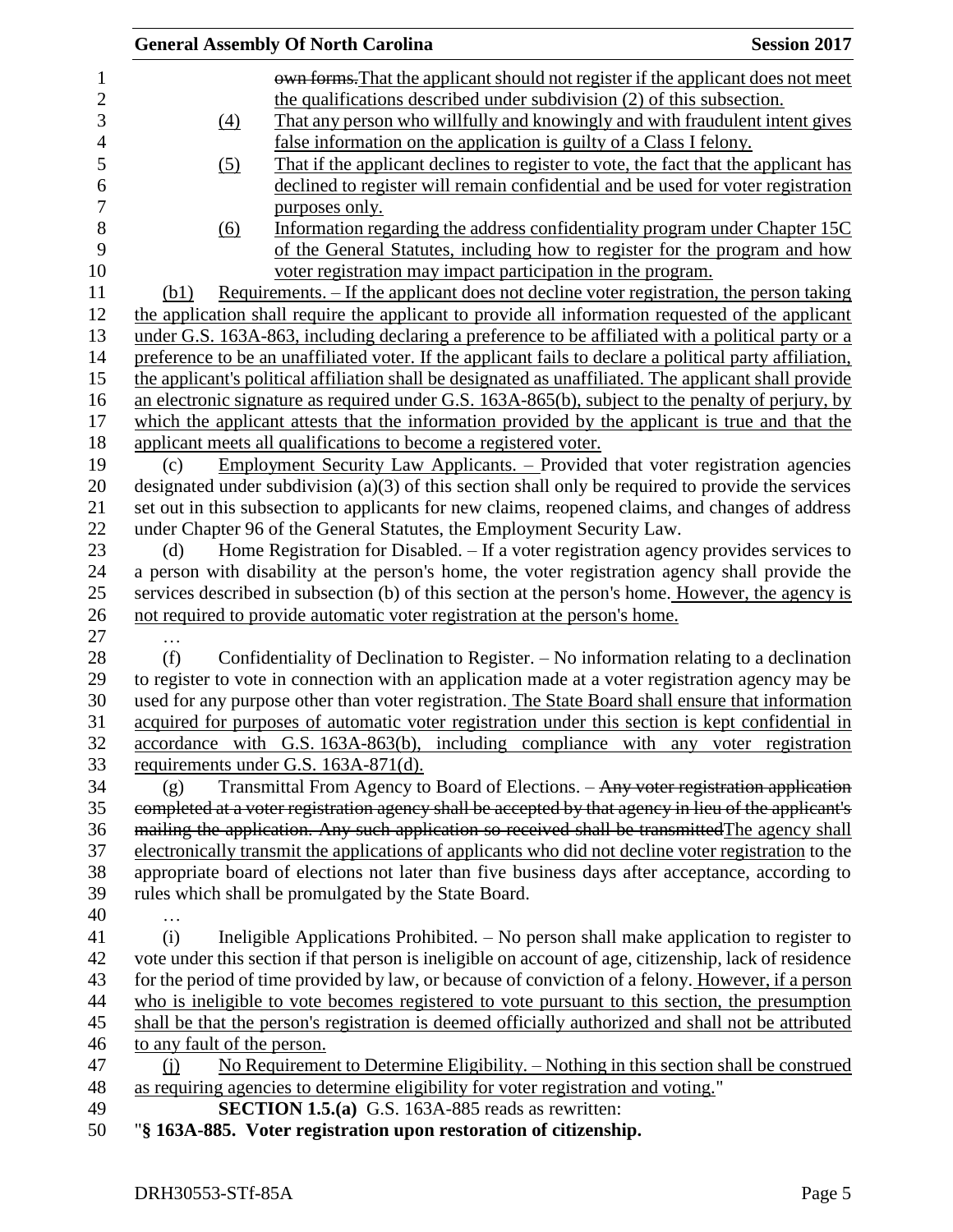|                        | <b>General Assembly Of North Carolina</b><br><b>Session 2017</b>                                                                                                                                  |  |
|------------------------|---------------------------------------------------------------------------------------------------------------------------------------------------------------------------------------------------|--|
| 1<br>$\mathbf{2}$<br>3 | The State Board, the Division of Adult Correction and Juvenile Justice of the Department of<br>Public Safety, and the Administrative Office of the Courts shall jointly develop and implement     |  |
| $\overline{4}$         | educational programs and procedures for persons to apply to register to vote at the time they are<br>restored to citizenship and all filings required have been completed under Chapter 13 of the |  |
| 5                      | General Statutes. Those procedures shall be designed to do both of the following:                                                                                                                 |  |
| 6                      | Inform the person that the restoration of rights removes the person's<br>(1)                                                                                                                      |  |
| $\boldsymbol{7}$<br>8  | disqualification from voting, but that in order to vote the person must register<br>to vote.                                                                                                      |  |
| 9                      | Provide an opportunity to that person to register to vote vote, including<br>(2)                                                                                                                  |  |
| 10                     | informing the person of automatic voter registration in accordance with                                                                                                                           |  |
| 11                     | G.S. 163A-883 or G.S. 163A-884.                                                                                                                                                                   |  |
| 12                     | At a minimum, the program shall include a written notice to the person whose citizenship has                                                                                                      |  |
| 13                     | been restored, informing that person that the person may now register to vote, with a voter                                                                                                       |  |
| 14                     | registration form enclosed with the notice."                                                                                                                                                      |  |
| 15                     | <b>SECTION 1.5.(b)</b> G.S. 163A-885, as amended by subsection (a) of this section,                                                                                                               |  |
| 16                     | reads as rewritten:                                                                                                                                                                               |  |
| 17                     | "§ 163A-885. Voter registration upon restoration of citizenship.                                                                                                                                  |  |
| 18                     | The State Board, the Division of Adult Correction and Juvenile Justice of the Department of                                                                                                       |  |
| 19                     | Public Safety, and the Administrative Office of the Courts shall jointly develop and implement                                                                                                    |  |
| 20                     | educational programs and procedures for persons to apply to register to vote at the time they are                                                                                                 |  |
| 21<br>22               | restored to citizenship and all filings required have been completed under Chapter 13 of the<br>General Statutes. Those procedures shall be designed to do both of the following:                 |  |
| 23                     | Inform the person that the restoration of rights removes the person's<br>(1)                                                                                                                      |  |
| 24                     | disqualification from voting, but that in order to vote the person must register                                                                                                                  |  |
| 25                     | to vote.                                                                                                                                                                                          |  |
| 26                     | Provide an opportunity to that person to register to vote, including informing<br>(2)                                                                                                             |  |
| 27                     | the person of automatic voter registration in accordance with G.S. 163A-883                                                                                                                       |  |
| 28                     | or G.S. 163A 884.G.S. 163A-883, 163A-884, 115D-5, or 116-11.                                                                                                                                      |  |
| 29                     | At a minimum, the program shall include a written notice to the person whose citizenship has                                                                                                      |  |
| 30                     | been restored, informing that person that the person may now register to vote, with a voter                                                                                                       |  |
| 31                     | registration form enclosed with the notice."                                                                                                                                                      |  |
| 32                     | <b>SECTION 1.6.</b> G.S. 115D-5 reads as rewritten:                                                                                                                                               |  |
| 33                     | Administration of institutions by State Board of Community Colleges;<br>" $$115D-5.$                                                                                                              |  |
| 34                     | personnel exempt from North Carolina Human Resources Act; extension                                                                                                                               |  |
| 35                     | courses; tuition waiver; in-plant training; contracting, etc., for establishment                                                                                                                  |  |
| 36                     | and operation of extension units of the community college system; use of existing                                                                                                                 |  |
| 37                     | public school facilities-facilities; automatic voter registration.                                                                                                                                |  |
| 38<br>39               | .                                                                                                                                                                                                 |  |
| 40                     | <u> Automatic Voter Registration. – Beginning January 1, 2020, the State Board of</u><br>(z)<br>Community Colleges, in consultation with the Bipartisan State Board of Elections and Ethics       |  |
| 41                     | Enforcement, shall provide each person who is enrolled and registering for courses as a student                                                                                                   |  |
| 42                     | in a State community college the option for automatic voter registration as follows:                                                                                                              |  |
| 43                     | Information provided to student. - In providing an automatic voter registration<br>(1)                                                                                                            |  |
| 44                     | application process, the person taking the application shall inform the student                                                                                                                   |  |
| 45                     | of the following:                                                                                                                                                                                 |  |
| 46                     | That the student shall be registered to vote or have the student's voter<br>a.                                                                                                                    |  |
| 47                     | registration record updated, as applicable, unless the student declines.                                                                                                                          |  |
| 48                     | The qualifications to vote under G.S. 163A-841.<br><u>b.</u>                                                                                                                                      |  |
| 49                     | That the student should not register if the student does not meet the<br>$\underline{c}$ .                                                                                                        |  |
| 50                     | qualifications described under sub-subdivision b. of this subdivision.                                                                                                                            |  |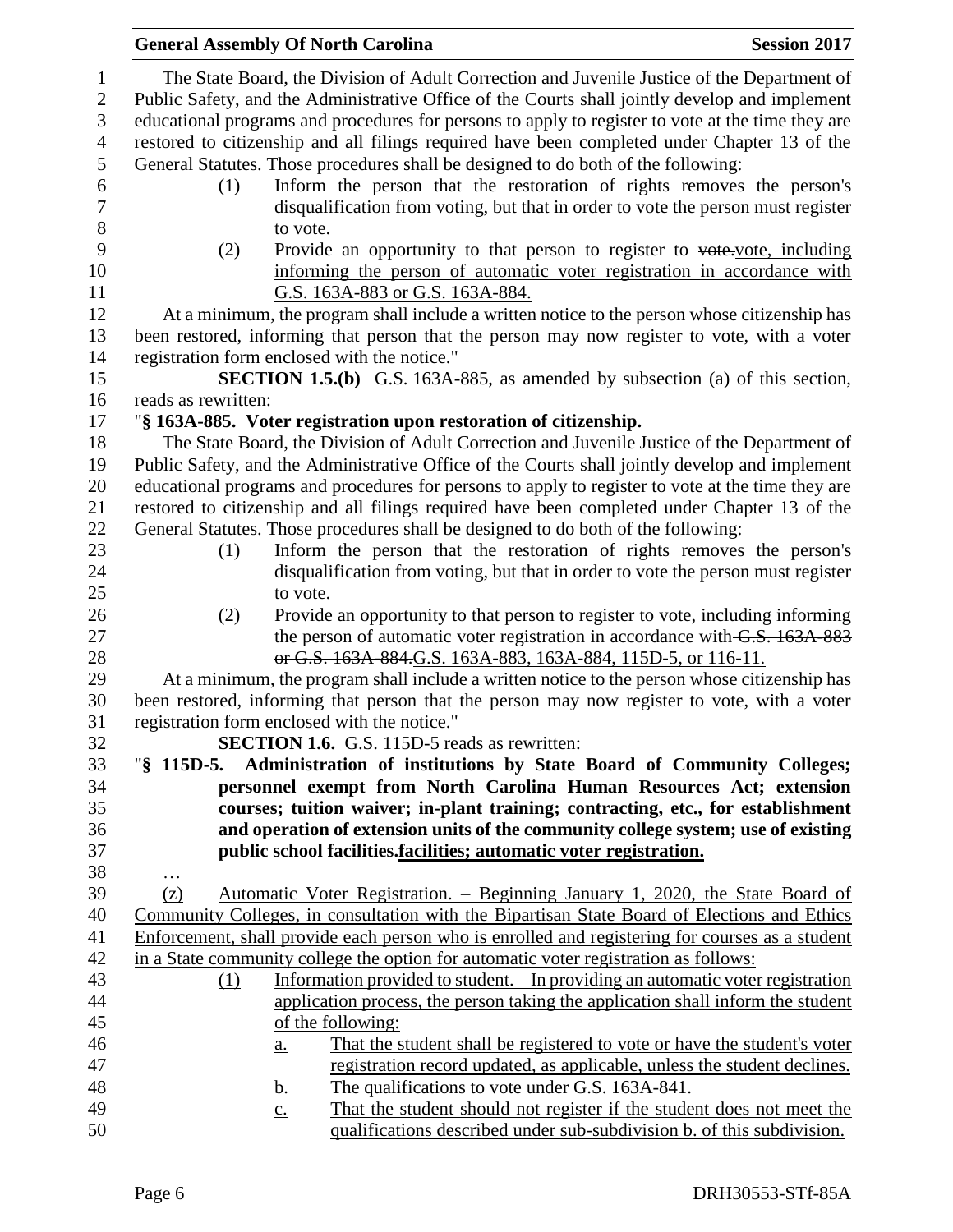|            | <b>General Assembly Of North Carolina</b>                                                                                                                     | <b>Session 2017</b> |
|------------|---------------------------------------------------------------------------------------------------------------------------------------------------------------|---------------------|
|            | $\underline{\mathrm{d}}$ .<br>That any person who willfully and knowingly and with fraudulent                                                                 |                     |
|            | intent gives false information on the application is guilty of a Class I<br>felony.                                                                           |                     |
|            | That if the student declines to register to vote, the fact that the student<br><u>e.</u>                                                                      |                     |
|            | has declined to register will remain confidential and be used for voter                                                                                       |                     |
|            | registration purposes only.                                                                                                                                   |                     |
|            | <u>f.</u><br>Information regarding the address confidentiality program under                                                                                  |                     |
|            | Chapter 15C of the General Statutes, including how to register for the                                                                                        |                     |
|            | program and how voter registration may impact participation in the                                                                                            |                     |
|            | program.                                                                                                                                                      |                     |
| (2)        | Requirements. – If the student does not decline voter registration, the person<br>taking the application shall require the student to provide all information |                     |
|            | requested of the student under G.S. 163A-863, including declaring a                                                                                           |                     |
|            | preference to be affiliated with a political party or a preference to be an                                                                                   |                     |
|            | unaffiliated voter. If the student fails to declare a political party affiliation, the                                                                        |                     |
|            | student's political affiliation shall be designated as unaffiliated. The student                                                                              |                     |
|            | shall provide an electronic signature as required under G.S. 163A-865(b),                                                                                     |                     |
|            | subject to the penalty of perjury, by which the student attests that the                                                                                      |                     |
|            | information provided by the student is true and the student meets all                                                                                         |                     |
|            | qualifications to become a registered voter.                                                                                                                  |                     |
| (3)        | Confidentiality of declination to register. $-$ No information relating to a                                                                                  |                     |
|            | declination to register to vote in connection with an application made at a State                                                                             |                     |
|            | community college may be used for any purpose other than voter registration.                                                                                  |                     |
|            | The State Board shall ensure that information acquired for purposes of                                                                                        |                     |
|            | automatic voter registration under this section is kept confidential in                                                                                       |                     |
|            | accordance with G.S. 163A-863(b), including compliance with any voter                                                                                         |                     |
|            | registration requirements under G.S. 163A-871(d).                                                                                                             |                     |
| (4)        | <u>Transmittal from State community college to board of elections. – The State</u>                                                                            |                     |
|            | community college shall electronically transmit the applications of students                                                                                  |                     |
|            | who did not decline voter registration to the appropriate board of elections not                                                                              |                     |
|            | later than five business days after acceptance, according to rules which shall                                                                                |                     |
|            | be promulgated by the State Board.                                                                                                                            |                     |
| (5)        | <u>Twenty-five-day deadline for an election. – Applications to register accepted</u>                                                                          |                     |
|            | by a State community college shall entitle a registrant to vote in any primary,                                                                               |                     |
|            | general, or special election unless the registrant shall have made application                                                                                |                     |
|            | <u>later than the twenty-fifth calendar day immediately preceding such primary,</u>                                                                           |                     |
|            | general, or special election, provided that nothing shall prohibit State                                                                                      |                     |
|            | community colleges from continuing to accept applications during that period.                                                                                 |                     |
| <u>(6)</u> | Ineligible applications prohibited. $-$ No person shall make application to                                                                                   |                     |
|            | register to vote under this subsection if that person is ineligible on account of                                                                             |                     |
|            | age, citizenship, lack of residence for the period of time provided by law, or                                                                                |                     |
|            | because of conviction of a felony. However, if a person who is ineligible to                                                                                  |                     |
|            | vote becomes registered to vote pursuant to this subsection, the presumption                                                                                  |                     |
|            | shall be that the person's registration is deemed officially authorized and shall                                                                             |                     |
|            | not be attributed to any fault of the person.                                                                                                                 |                     |
| <u>(7)</u> | No requirement to determine eligibility. - Nothing in this subsection shall be                                                                                |                     |
|            | construed as requiring State community colleges to determine eligibility for                                                                                  |                     |
|            | voter registration and voting."                                                                                                                               |                     |
|            | <b>SECTION 1.7.</b> G.S. 116-11 is amended by adding a new subdivision to read:                                                                               |                     |
|            | <u>Automatic voter registration. – Beginning January 1, 2020, the Board of</u><br>"(15)                                                                       |                     |
|            | Governors, in consultation with the Bipartisan State Board of Elections and                                                                                   |                     |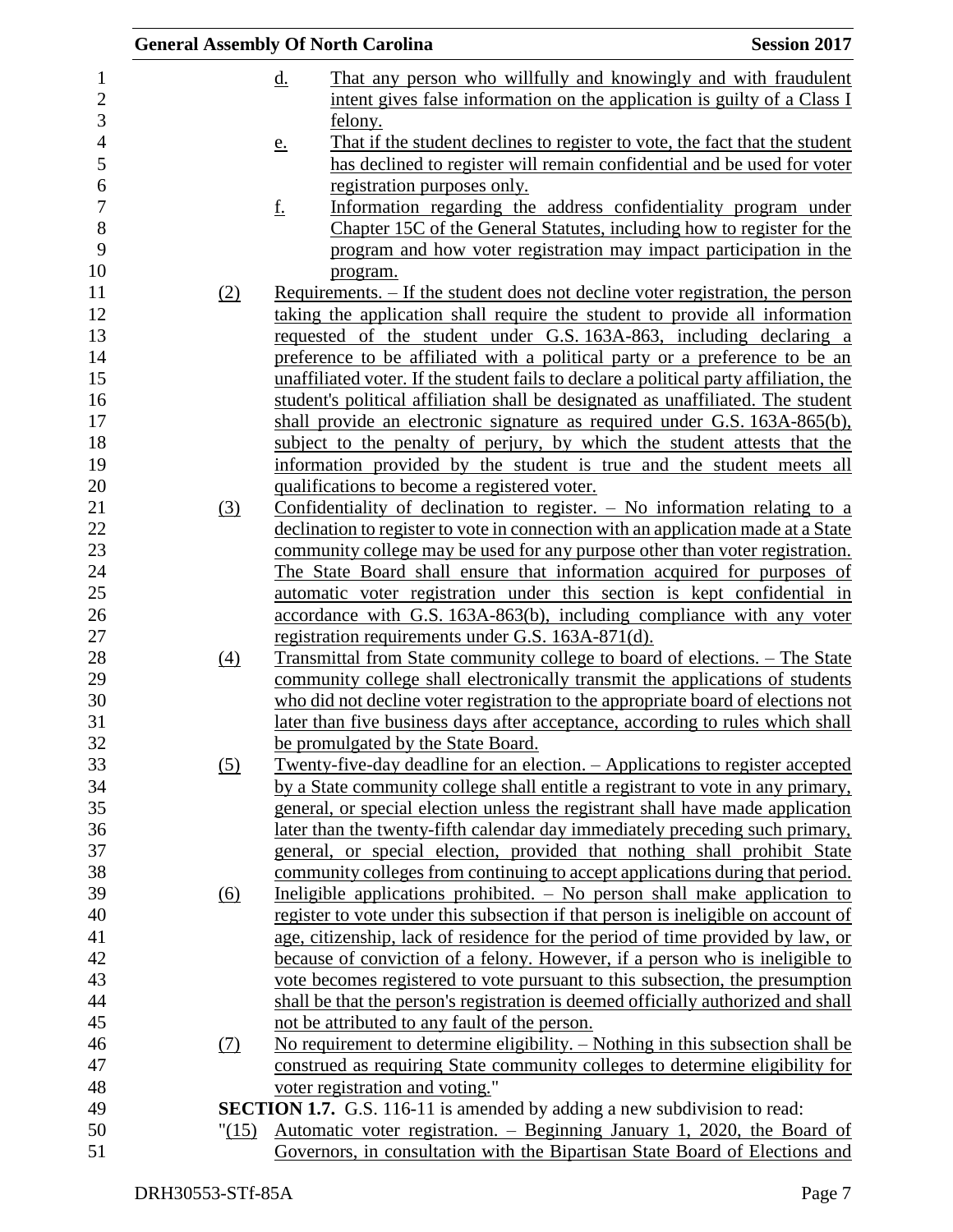| <b>General Assembly Of North Carolina</b> |                   |                   |                                                                                                                                                     | <b>Session 2017</b> |
|-------------------------------------------|-------------------|-------------------|-----------------------------------------------------------------------------------------------------------------------------------------------------|---------------------|
|                                           |                   |                   | Ethics Enforcement, shall provide each person who is enrolled and registering                                                                       |                     |
|                                           |                   |                   | for courses as a student in a State college or university in The University of                                                                      |                     |
|                                           |                   |                   | North Carolina System the option for automatic voter registration as follows:                                                                       |                     |
|                                           | $\underline{a}$ . |                   | Information provided to student. – In providing an automatic voter                                                                                  |                     |
|                                           |                   |                   | registration application process, the person taking the application shall                                                                           |                     |
|                                           |                   |                   | inform the student of the following:                                                                                                                |                     |
|                                           |                   | <u>1.</u>         | That the student shall be registered to vote or have the student's                                                                                  |                     |
|                                           |                   |                   | voter registration record updated, as applicable, unless the                                                                                        |                     |
|                                           |                   |                   | student declines.                                                                                                                                   |                     |
|                                           |                   |                   | The qualifications to vote under G.S. 163A-841.                                                                                                     |                     |
|                                           |                   | $\frac{2}{3}$     | That the student should not register if the student does not meet                                                                                   |                     |
|                                           |                   |                   | the qualifications described under sub-subdivision a.2. of this                                                                                     |                     |
|                                           |                   |                   | sub-subdivision.                                                                                                                                    |                     |
|                                           |                   | <u>4.</u>         | That any person who willfully and knowingly and with                                                                                                |                     |
|                                           |                   |                   | fraudulent intent gives false information on the application is                                                                                     |                     |
|                                           |                   |                   | guilty of a Class I felony.                                                                                                                         |                     |
|                                           |                   | $\underline{5}$ . | That if the student declines to register to vote, the fact that the                                                                                 |                     |
|                                           |                   |                   | student has declined to register will remain confidential and be                                                                                    |                     |
|                                           |                   |                   | used for voter registration purposes only.                                                                                                          |                     |
|                                           |                   | <u>6.</u>         | Information regarding the address confidentiality program                                                                                           |                     |
|                                           |                   |                   | under Chapter 15C of the General Statutes, including how to                                                                                         |                     |
|                                           |                   |                   | register for the program and how voter registration may impact                                                                                      |                     |
|                                           |                   |                   | participation in the program.                                                                                                                       |                     |
|                                           | <u>b.</u>         |                   | <u>Requirements. – If the student does not decline voter registration, the</u>                                                                      |                     |
|                                           |                   |                   | person taking the application shall require the student to provide all                                                                              |                     |
|                                           |                   |                   | information requested of the student under G.S. 163A-863, including                                                                                 |                     |
|                                           |                   |                   | declaring a preference to be affiliated with a political party or a                                                                                 |                     |
|                                           |                   |                   | preference to be an unaffiliated voter. If the student fails to declare a                                                                           |                     |
|                                           |                   |                   | political party affiliation, the student's political affiliation shall be                                                                           |                     |
|                                           |                   |                   | designated as unaffiliated. The student shall provide an electronic                                                                                 |                     |
|                                           |                   |                   | signature as required under G.S. 163A-865(b), subject to the penalty                                                                                |                     |
|                                           |                   |                   | of perjury, by which the student attests that the information provided                                                                              |                     |
|                                           |                   |                   | by the student is true and the student meets all qualifications to become                                                                           |                     |
|                                           |                   |                   | a registered voter.                                                                                                                                 |                     |
|                                           | $\underline{c}$ . |                   | Confidentiality of declination to register. $-$ No information relating to                                                                          |                     |
|                                           |                   |                   | a declination to register to vote in connection with an application made                                                                            |                     |
|                                           |                   |                   | at a State college or university in The University of North Carolina                                                                                |                     |
|                                           |                   |                   | System may be used for any purpose other than voter registration. The                                                                               |                     |
|                                           |                   |                   | State Board shall ensure that information acquired for purposes of                                                                                  |                     |
|                                           |                   |                   | automatic voter registration under this section is kept confidential in                                                                             |                     |
|                                           |                   |                   | accordance with G.S. 163A-863(b), including compliance with any                                                                                     |                     |
|                                           |                   |                   | voter registration requirements under G.S. 163A-871(d).                                                                                             |                     |
|                                           |                   |                   |                                                                                                                                                     |                     |
|                                           | <u>d.</u>         |                   | <u>Transmittal From State college or university to board of elections. –</u><br>The State college or university in The University of North Carolina |                     |
|                                           |                   |                   |                                                                                                                                                     |                     |
|                                           |                   |                   | System shall electronically transmit the applications of students who                                                                               |                     |
|                                           |                   |                   | did not decline voter registration to the appropriate board of elections                                                                            |                     |
|                                           |                   |                   | not later than five business days after acceptance, according to rules                                                                              |                     |
|                                           |                   |                   | which shall be promulgated by the State Board.                                                                                                      |                     |
|                                           | e.                |                   | <u>Twenty-five-day deadline for an election. – Applications to register</u>                                                                         |                     |
|                                           |                   |                   | accepted by a State college or university in The University of North                                                                                |                     |
|                                           |                   |                   | Carolina System shall entitle a registrant to vote in any primary,                                                                                  |                     |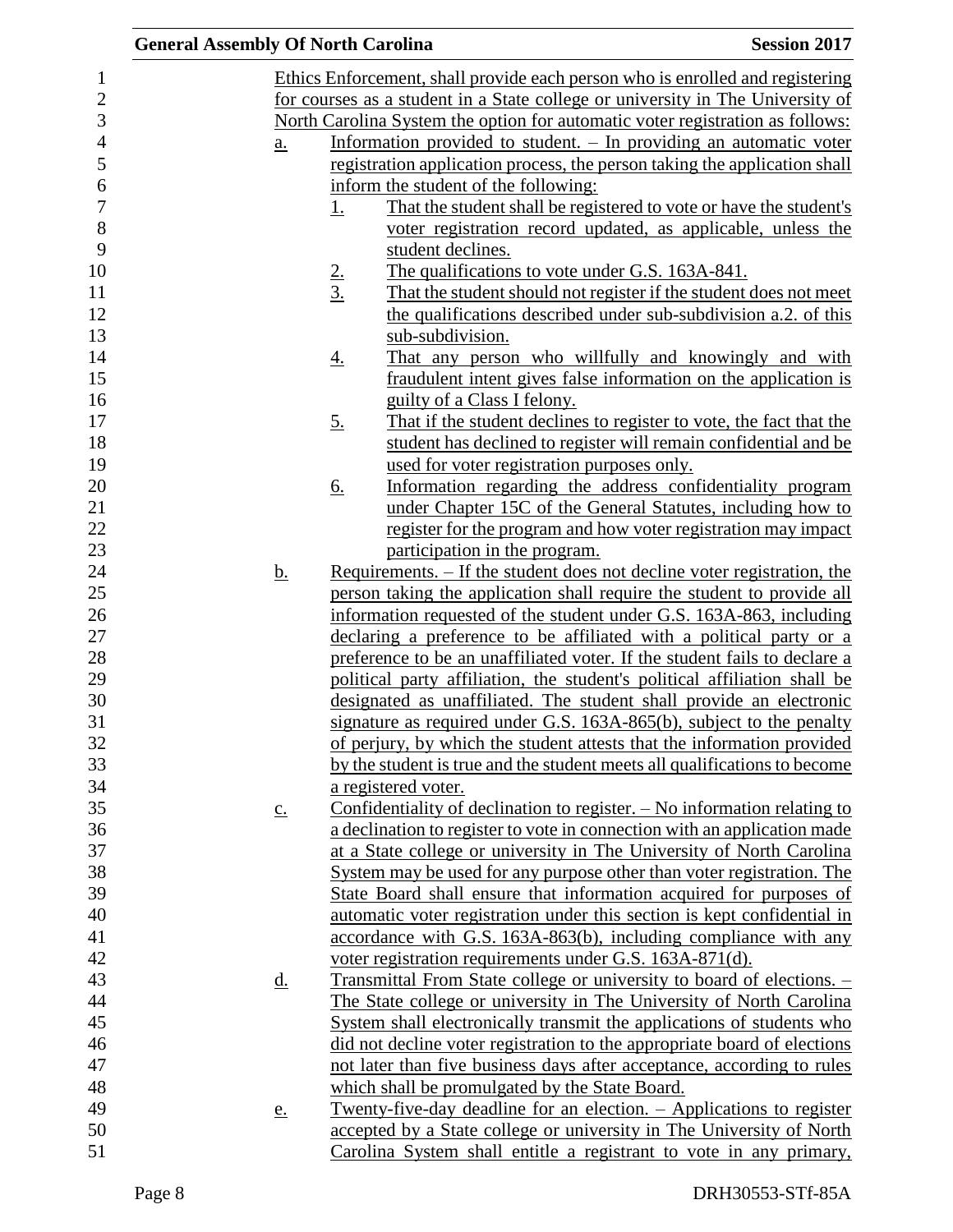|                               | <b>General Assembly Of North Carolina</b>                                  | <b>Session 2017</b>                                                                                                                                                                                      |
|-------------------------------|----------------------------------------------------------------------------|----------------------------------------------------------------------------------------------------------------------------------------------------------------------------------------------------------|
|                               |                                                                            | general, or special election unless the registrant shall have made                                                                                                                                       |
|                               |                                                                            | application later than the twenty-fifth calendar day immediately                                                                                                                                         |
|                               |                                                                            | preceding such primary, general, or special election, provided that                                                                                                                                      |
|                               |                                                                            | nothing shall prohibit State colleges or universities in The University                                                                                                                                  |
|                               |                                                                            | of North Carolina System from continuing to accept applications                                                                                                                                          |
|                               | during that period.                                                        |                                                                                                                                                                                                          |
|                               | f.                                                                         | Ineligible applications prohibited. $-$ No person shall make application                                                                                                                                 |
|                               |                                                                            | to register to vote under this subdivision if that person is ineligible on                                                                                                                               |
|                               |                                                                            | account of age, citizenship, lack of residence for the period of time                                                                                                                                    |
|                               |                                                                            | provided by law, or because of conviction of a felony. However, if a                                                                                                                                     |
|                               |                                                                            | person who is ineligible to vote becomes registered to vote pursuant to                                                                                                                                  |
|                               |                                                                            | this subdivision, the presumption shall be that the person's registration                                                                                                                                |
|                               |                                                                            | is deemed officially authorized and shall not be attributed to any fault                                                                                                                                 |
|                               | of the person.                                                             |                                                                                                                                                                                                          |
|                               | g <sub>1</sub>                                                             | No requirement to determine eligibility. $-$ Nothing in this subdivision                                                                                                                                 |
|                               |                                                                            | shall be construed as requiring State colleges or universities in The                                                                                                                                    |
|                               |                                                                            | University of North Carolina System to determine eligibility for voter                                                                                                                                   |
|                               | registration and voting."                                                  |                                                                                                                                                                                                          |
|                               |                                                                            | SECTION 1.8. The Bipartisan State Board of Elections and Ethics Enforcement                                                                                                                              |
|                               |                                                                            | shall establish and implement an education and outreach campaign to inform voters of the                                                                                                                 |
|                               | automatic voter registration procedures established pursuant to this Part. |                                                                                                                                                                                                          |
|                               |                                                                            | <b>SECTION 1.9.</b> Sections 1.1 through 1.3 and Section 1.5(a) of this act become                                                                                                                       |
|                               |                                                                            | effective January 1, 2020. Sections 1.4, 1.5(b), 1.6, and 1.7 of this act become effective January                                                                                                       |
| 1, 2021.                      |                                                                            |                                                                                                                                                                                                          |
|                               |                                                                            |                                                                                                                                                                                                          |
|                               | PART II. SAME DAY VOTER REGISTRATION                                       |                                                                                                                                                                                                          |
|                               |                                                                            | <b>SECTION 2.1.</b> Article 17 of Chapter 163A of the General Statutes is amended by                                                                                                                     |
| adding a new section to read: |                                                                            |                                                                                                                                                                                                          |
|                               | "§ 163A-866.5. In-person registration and voting.                          |                                                                                                                                                                                                          |
| (a)                           |                                                                            | Who May Register in Person. $-$ In accordance with the provisions in this section, an                                                                                                                    |
|                               |                                                                            | individual who is qualified to register to vote may register in person and then vote in the person's                                                                                                     |
|                               |                                                                            | county of residence on election day or during the period for one-stop voting provided under<br>G.S. 163A-1300. For purposes of this section, a one-stop voting site includes the county board            |
|                               | of elections office, if that office is used for one-stop voting.           |                                                                                                                                                                                                          |
| (b)                           |                                                                            | <u>Both Attestation and Proof of Residence Required. – To register and vote under this</u>                                                                                                               |
|                               | section, the person shall do both of the following:                        |                                                                                                                                                                                                          |
| (1)                           |                                                                            | Complete a voter registration form as prescribed in G.S. 163A-863, including                                                                                                                             |
|                               |                                                                            | the attestation requirement of G.S. 163A-863(b) that the person meets each                                                                                                                               |
|                               |                                                                            | eligibility requirement. Such attestation is signed under penalty of a Class I                                                                                                                           |
|                               | felony under G.S. $163A-1389(13)$ ; and                                    |                                                                                                                                                                                                          |
| (2)                           |                                                                            | Provide proof of residence by presenting any of the following valid documents                                                                                                                            |
|                               |                                                                            | that show the person's current name and current residence address: a North                                                                                                                               |
|                               |                                                                            | Carolina drivers license, a photo identification from a government agency, or                                                                                                                            |
|                               |                                                                            | any of the documents listed in G.S. $163A-1144(a)(2)$ . The State Board of                                                                                                                               |
|                               |                                                                            |                                                                                                                                                                                                          |
|                               |                                                                            |                                                                                                                                                                                                          |
|                               |                                                                            | Elections may designate additional documents or methods that suffice and                                                                                                                                 |
|                               | shall prescribe procedures for establishing proof of residence.            |                                                                                                                                                                                                          |
| (c)                           |                                                                            | <u>Voting With Retrievable Ballot. - A person who registers under this section shall vote</u>                                                                                                            |
|                               |                                                                            | a retrievable ballot immediately after registering. If a person declines to vote immediately, the<br>registration shall be processed, and the person may later vote at a one-stop voting site under this |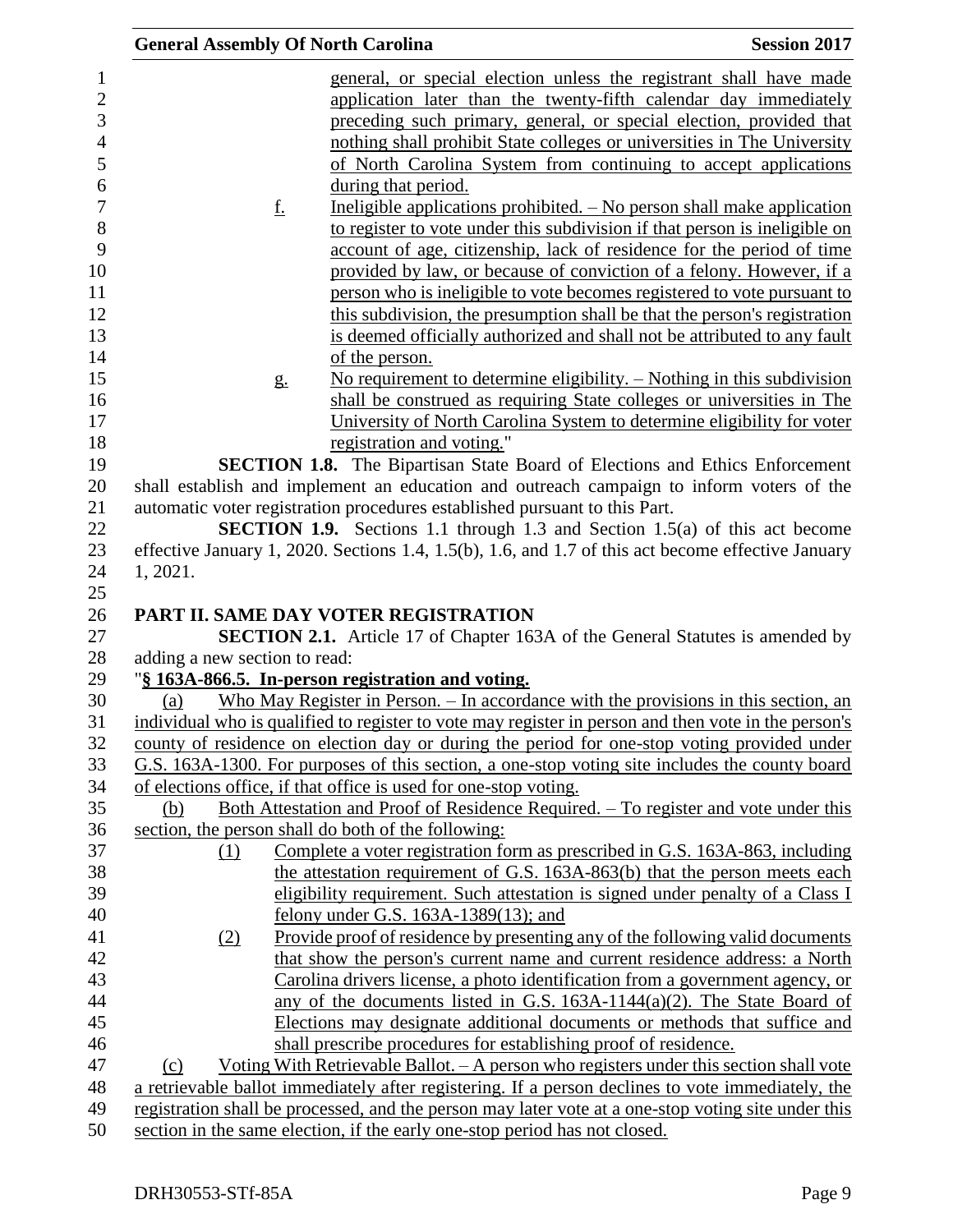|                  | <b>General Assembly Of North Carolina</b>                                                            | <b>Session 2017</b> |
|------------------|------------------------------------------------------------------------------------------------------|---------------------|
| $\mathbf{1}$     | Verification of Registration; Counting of Ballot. – Within two business days of the<br>(d)           |                     |
| $\overline{2}$   | person's registration under this section, the county board of elections in conjunction with the      |                     |
| 3                | State Board of Elections shall verify the North Carolina drivers license or Social Security number   |                     |
| 4                | in accordance with G.S. 163A-875, update the statewide registration database and search for          |                     |
| 5                | possible duplicate registrations, and proceed under G.S. 163A-867 to verify the person's address.    |                     |
| 6                | The person's vote shall be counted unless the county board determines that the applicant is not      |                     |
| $\boldsymbol{7}$ | qualified to vote in accordance with the provisions of this Chapter.                                 |                     |
| $8\,$            | Voting in Primary. $-$ Any person who will become qualified by age to register and<br>(e)            |                     |
| 9                | vote in the general election for which a partisan or nonpartisan primary is held, even though not    |                     |
| 10               | so qualified by the date of the primary, may register for the primary and general election prior to  |                     |
| 11               | the primary and then vote in the primary and general election after being registered in accordance   |                     |
| 12               | with the provisions of this section."                                                                |                     |
| 13               | <b>SECTION 2.2.</b> G.S. 163A-843 reads as rewritten:                                                |                     |
| 14               | "§ 163A-843. Right to participate or vote in party primary.                                          |                     |
| 15               | No person shall be entitled to vote or otherwise participate in the primary election of any          |                     |
| 16               | political party unless that person complies with all of the following:                               |                     |
| 17               | Is a registered voter.<br>(1)                                                                        |                     |
| 18               | Has declared and has had recorded on the registration book or record the fact<br>(2)                 |                     |
| 19               | that the voter affiliates with the political party in whose primary the voter                        |                     |
| 20               | proposes to vote or participate.                                                                     |                     |
| 21               | Is in good faith a member of that party.<br>(3)                                                      |                     |
| 22               | Notwithstanding the previous paragraph, any unaffiliated voter who is authorized under               |                     |
| 23               | G.S. 163A-989 may also vote in the primary if the voter is otherwise eligible to vote in that        |                     |
| 24               | primary except for subdivisions (2) and (3) of the previous paragraph.                               |                     |
| 25               | Any person who will become qualified by age to register and vote in the general election for         |                     |
| 26               | which the primary is held, even though not so qualified by the date of the primary, shall be         |                     |
| 27               | entitled to register for the primary and general election prior to the primary and then to vote in   |                     |
| 28               | the primary after being registered. Such person may register not earlier than 60 days nor later      |                     |
| 29               | than the last day for making application to register under G.S. 163A-865(d) prior to the primary.    |                     |
| 30               | In addition, persons who will become qualified by age to register and vote in the general election   |                     |
| 31               | for which the primary is held, who do not register during the special period may register to vote    |                     |
| 32               | after such period as if they were qualified on the basis of age, but until they are qualified by age |                     |
| 33               | to vote, they may vote only in primary elections. Such a person also may register and vote in the    |                     |
| 34               | primary and general election pursuant to G.S. 163A-866.5."                                           |                     |
| 35               | <b>SECTION 2.3.</b> G.S. 163A-865(d) reads as rewritten:                                             |                     |
| 36               | Registration Deadlines for a Primary or Election. - In order to be valid for a primary<br>" $(d)$    |                     |
| 37               | or election, except as provided in G.S. 163-866.5, the form:                                         |                     |
| 38               | If submitted by mail, must be postmarked at least 25 days before the primary<br>(1)                  |                     |
| 39               | or election, except that any mailed application on which the postmark is                             |                     |
| 40               | missing or unclear is validly submitted if received in the mail not later than 20                    |                     |
| 41               | days before the primary or election,                                                                 |                     |
| 42               | If submitted in person, by facsimile transmission, or by transmission of a<br>(2)                    |                     |
| 43               | scanned document, must be received by the county board of elections by a                             |                     |
| 44               | time established by that board, but no earlier than 5:00 P.M., on the                                |                     |
| 45               | twenty-fifth day before the primary or election,                                                     |                     |
| 46               | If submitted through a delegatee who violates the duty set forth in subsection<br>(3)                |                     |
| 47               | (a) of this section, must be signed by the applicant and given to the delegatee                      |                     |
| 48               | not later than 25 days before the primary or election, except as provided in                         |                     |
| 49               | subsection (f) of this section."                                                                     |                     |
| 50               | <b>SECTION 2.4.</b> G.S. 163A-1144(d) reads as rewritten:                                            |                     |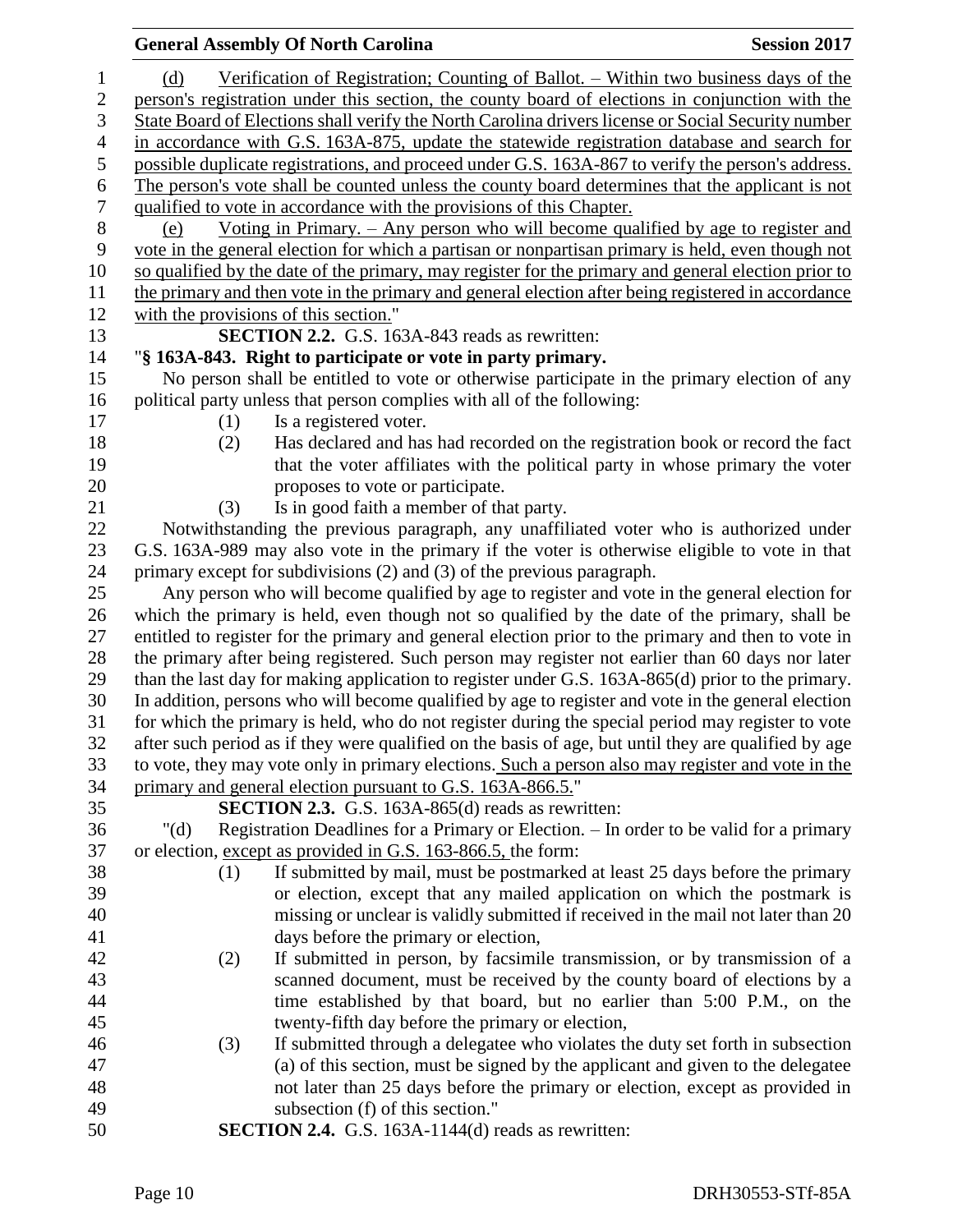#### "(d) Voting When Identification Numbers Do Not Match. – Regardless of whether an individual has registered by mail or by another method, if the individual has provided with the registration form a drivers license number or last four digits of a Social Security number but the computer validation of the number as required by G.S. 163A-875 did not result in a match, and the number has not been otherwise validated by the board of elections, in the first election in which the individual votes that individual shall submit with the ballot the form of identification described in subsection (a) or subsection (b) of this section, depending upon whether the ballot is voted in person or absentee. If that identification is provided and the board of elections does not determine that the individual is otherwise ineligible to vote a ballot, the failure of identification numbers to match shall not prevent that individual from registering to vote and having that individual's vote counted. If the individual registers and votes under G.S. 163A-866.5, the identification documents required in that section, rather than those described in subsection (a) or (b) of this section, apply." **SECTION 2.5.** G.S. 163A-1300(a) reads as rewritten: "(a) Any voter eligible to vote by absentee ballot under G.S. 163A-1295 may request an application for absentee ballots, complete the application, and vote under the provisions of this section and G.S. 163A-1301, G.S. 163A-866.5, 163A-1301, 163A-1302, 163A-1303, and 163A-1304." **SECTION 2.6.** G.S. 163A-1587 reads as rewritten: "**§ 163A-1587. Right to participate or vote in party primary.** No person shall be entitled to vote or otherwise participate in the primary election of any political party unless that person complies with all of the following: 23 (1) Is a registered voter. (2) Has declared and has had recorded on the registration book or record the fact that the voter affiliates with the political party in whose primary the voter proposes to vote or participate. (3) Is in good faith a member of that party. Notwithstanding the previous paragraph, any unaffiliated voter who is authorized under G.S. 163A-989 may also vote in the primary if the voter is otherwise eligible to vote in that primary except for subdivisions (2) and (3) of the previous paragraph. Any person who will become qualified by age to register and vote in the general election for which the primary is held, even though not so qualified by the date of the primary election, shall be entitled to register while the registration books are open during the regular registration period prior to the primary and then to vote in the primary after being registered, provided however, under full-time and permanent registration, such an individual may register not earlier than 60 days nor later than the last day for making application to register under G.S. 163A-865(d) prior to the primary. In addition, persons who will become qualified by age to register and vote in the general election for which the primary is held, who do not register during the special period may register to vote after such period as if they were qualified on the basis of age, but until they are 40 qualified by age to vote, they may vote only in primary elections. Such a person also may register and vote in the primary and general election pursuant to G.S. 163-866.5." **SECTION 2.7.** G.S. 163A-1588 reads as rewritten: "**§ 163A-1588. Voting in nonpartisan primary.** Any person who will become qualified by age to register and vote in the general election for which a nonpartisan primary is held, even though not so qualified by the date of the primary, shall be entitled to register for the primary and general election prior to the primary and then to vote in the primary after being registered. Such a person may register not earlier than 60 days nor later than the last day for making application to register under G.S. 163A-865(d) prior to the primary. Such a person also may register and vote in the primary and general election pursuant to G.S. 163A-866.5."

**General Assembly Of North Carolina Session 2017**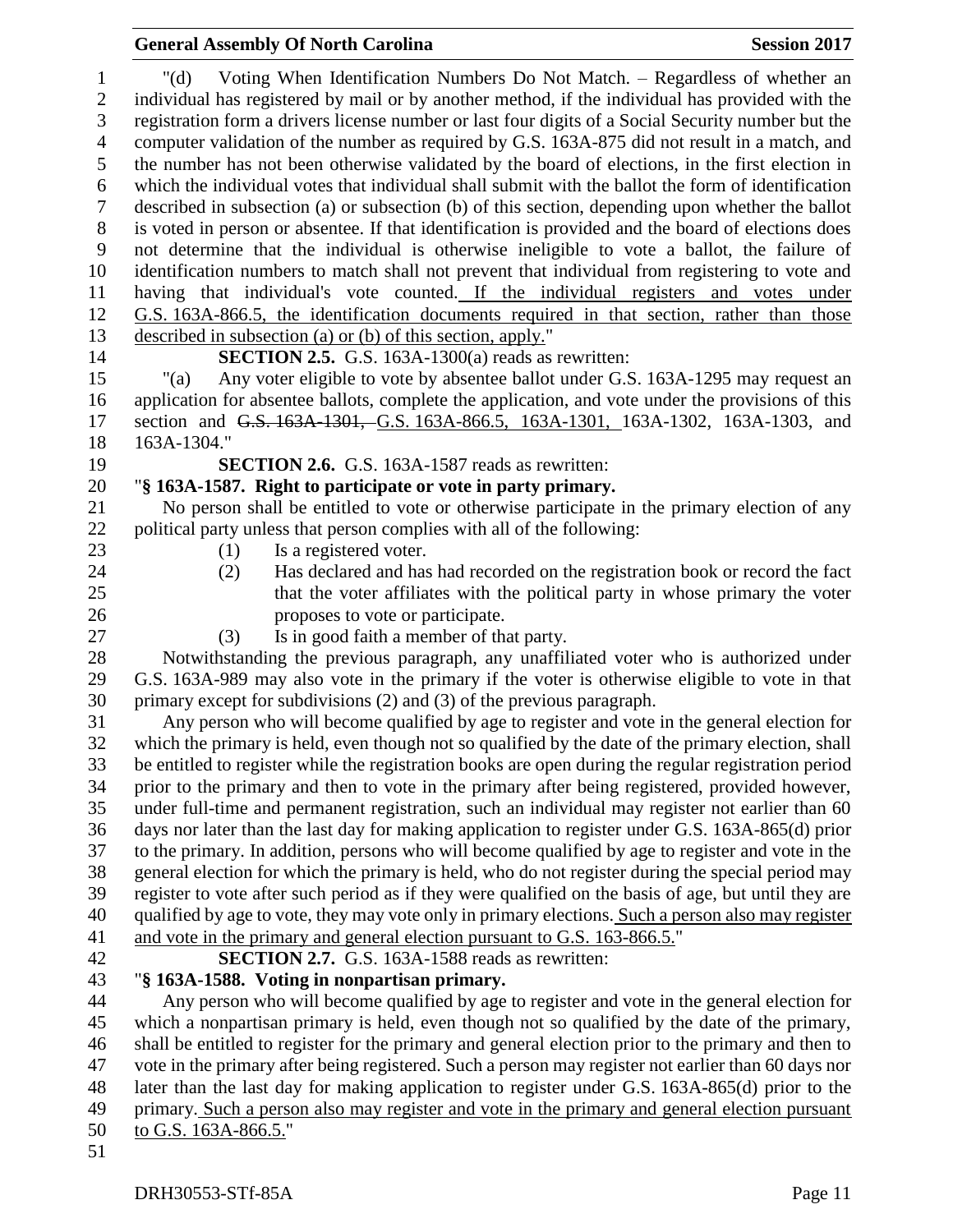|                   | <b>General Assembly Of North Carolina</b><br><b>Session 2017</b>                                                  |
|-------------------|-------------------------------------------------------------------------------------------------------------------|
|                   | PART III. PHOTOGRAPHIC IDENTIFICATION FOR VOTING IN PERSON                                                        |
|                   | <b>SECTION 3.1(a)</b> Article 17 of Chapter 163A of the General Statutes is amended by                            |
|                   | adding a new section to read:                                                                                     |
|                   | "§ 163A-869.1. Voter photo identification cards.                                                                  |
| (a)               | The county board of elections shall, in accordance with this section, issue without                               |
|                   | charge voter photo identification cards upon request to registered voters. The voter photo                        |
|                   | identification cards shall contain a photograph of the voter and the registration number for that                 |
|                   | voter. The voter photo identification card shall be used for voting purposes only and shall expire                |
|                   | eight years from the date of issuance.                                                                            |
| (b)               | The State Board shall make available to county board of elections the equipment                                   |
|                   | necessary to print voter photo identification cards. The county board of elections shall operate                  |
|                   | and maintain the equipment necessary to print voter photo identification cards.                                   |
| (c)               | The State Board shall adopt rules to ensure at a minimum, but not limited to, the                                 |
| following:        |                                                                                                                   |
| $\Omega$          | A registered voter seeking to obtain a voter photo identification card shall                                      |
|                   | provide the voter's date of birth and the last four digits of the voter's social                                  |
|                   | security number.                                                                                                  |
| (2)               | Voter photo identification cards shall be issued at any time.                                                     |
| (3)               | If the registered voter loses or defaces the voter's photo identification card, the                               |
|                   | voter may obtain a duplicate card without charge from his or her county board                                     |
|                   | of registration upon request in person, or by telephone or mail."                                                 |
|                   | <b>SECTION 3.1(b)</b> Voter photo identification cards, as required by G.S 163A-869.1,                            |
|                   | as enacted by this act, shall be available on request no later than July 1, 2019. The State Board                 |
|                   | shall adopt temporary rules to implement G.S. 163A-869.1, as enacted by this act, no later than                   |
| April 15, 2019.   |                                                                                                                   |
|                   | <b>SECTION 4.2</b> Article 20 of Chapter 163A of the General Statutes is amended by                               |
|                   | adding a new section to read:                                                                                     |
|                   | "§ 163A-1145.1. Requirement for photo identification to vote in person.                                           |
| (a)               | Photo Identification Required to Vote. – When a voter presents to vote in person, the                             |
|                   | voter shall produce any of the following forms of identification that contain a photograph of the                 |
|                   | voter, whether expired or unexpired or without an expiration:                                                     |
| $\frac{(1)}{(2)}$ | A North Carolina drivers license.                                                                                 |
|                   | A special identification card for nonoperators issued under G.S. 20-37.7 or                                       |
|                   | other form of nontemporary identification issued by the Division of Motor                                         |
|                   | Vehicles of the Department of Transportation.                                                                     |
| (3)               | A United States passport.                                                                                         |
| $\left(4\right)$  | A North Carolina voter photo identification card of the voter issued pursuant                                     |
|                   | to G.S. 163A-869.1.                                                                                               |
| <u>(5)</u>        | A valid and current tribal enrollment card issued by a federally recognized                                       |
|                   | tribe.                                                                                                            |
| $\underline{(6)}$ | A valid and current tribal enrollment card issued by a tribe recognized by this                                   |
|                   | State under Chapter 71A of the General Statutes, provided that card meets all                                     |
|                   | of the following criteria:                                                                                        |
|                   | <u>Is issued in accordance with a process approved by the State Board</u><br>a.                                   |
|                   | that requires an application and proof of identity equivalent to the                                              |
|                   | requirements for issuance of a special identification card by the                                                 |
|                   | Division of Motor Vehicles of the Department of Transportation.<br>Is signed by an elected official of the tribe. |
| (7)               | <u>b.</u><br>A student identification card issued by an institution of higher learning,                           |
|                   | including an identification card issued by The University of North Carolina or                                    |
|                   |                                                                                                                   |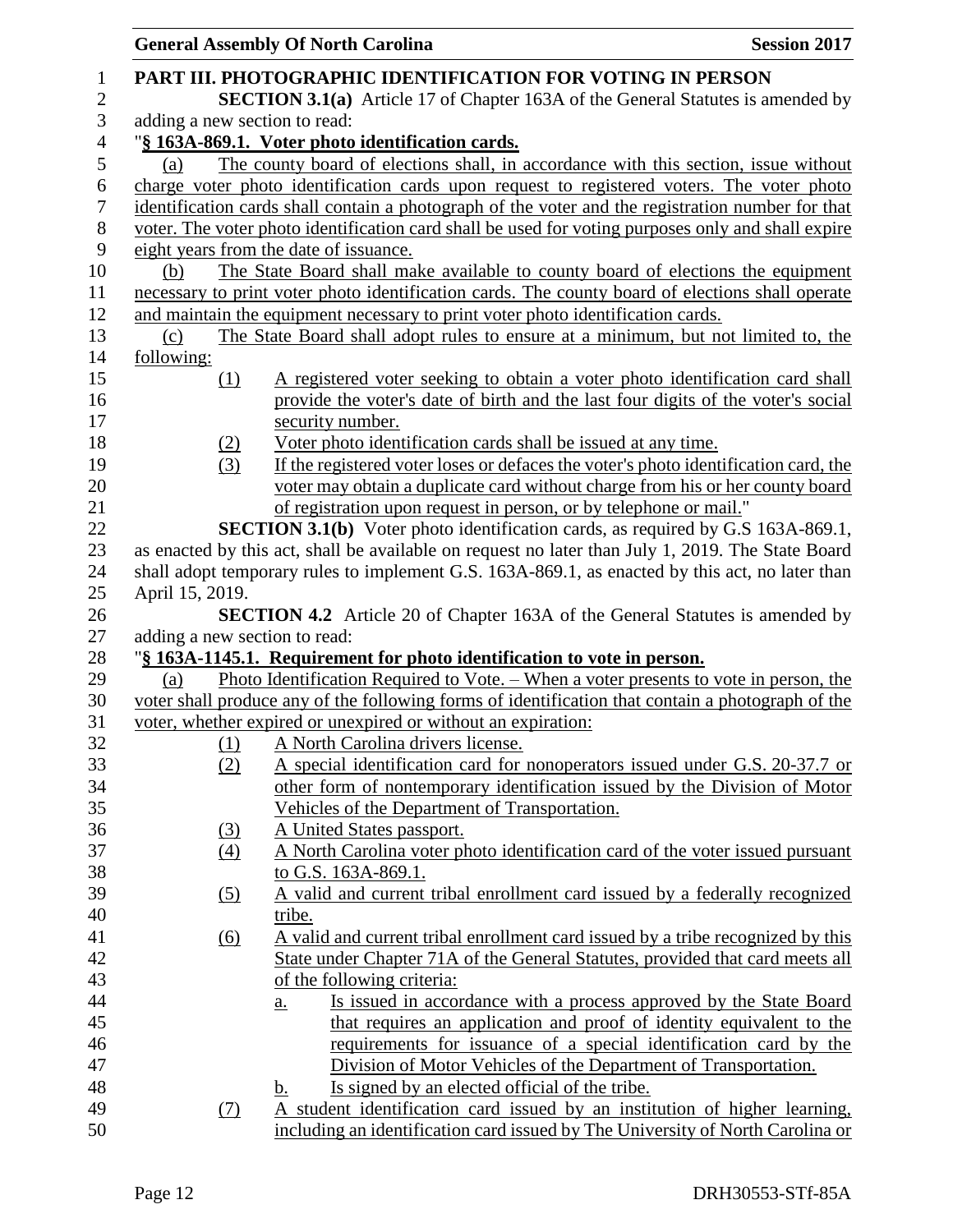|                | <b>General Assembly Of North Carolina</b><br><b>Session 2017</b>                                       |  |
|----------------|--------------------------------------------------------------------------------------------------------|--|
|                | its constituent institutions or an identification card issued by a North Carolina                      |  |
|                | community college.                                                                                     |  |
| (8)            | A drivers license or special identification card for nonoperators issued by                            |  |
|                | another state, the District of Columbia, or a territory or commonwealth of the                         |  |
|                | United States, but only if the voter's voter registration was within 90 days of                        |  |
|                | the election.                                                                                          |  |
| (9)            | A military identification card issued by the United States government.                                 |  |
| (10)           | A Veterans Identification Card issued by the United States Department of                               |  |
|                | Veterans Affairs for use at Veterans Administration medical facilities.                                |  |
| (11)           | Any expired form of identification allowed in this subsection presented by a                           |  |
|                | voter having attained the age of 70 years at the time of presentation at the                           |  |
|                | voting place, provided that the identification was unexpired on the voter's                            |  |
|                | seventieth birthday.                                                                                   |  |
|                | An employee identification card.                                                                       |  |
| (12)           |                                                                                                        |  |
| (13)           | A government-issued identification card.                                                               |  |
| (b)            | Verification of Photo Identification. - After presentation of the required identification              |  |
|                | described in subsection (a) of this section, the precinct officials assigned to check registration     |  |
|                | shall compare the photograph contained on the required identification with the person presenting       |  |
|                | to vote. The precinct official shall verify that the photograph is that of the person seeking to vote. |  |
|                | If the precinct official disputes that the photograph contained on the required identification is the  |  |
|                | person presenting to vote, a challenge shall be conducted in accordance with the procedures of         |  |
| G.S. 163A-914. |                                                                                                        |  |
| (c)            | <u>Provisional Ballot Required Without Photo Identification. - If the registered voter</u>             |  |
|                | cannot produce the identification as required in subsection (a) of this section, the voter may cast    |  |
|                | a provisional ballot that is counted only if the voter brings a valid and current photo identification |  |
|                | to the county board of elections no later than the end of business on the business day prior to the    |  |
|                | canvass by the county board of elections as provided in G.S. 163A-1172.                                |  |
| (d)            | <u>Exceptions. – The following exceptions are provided for a voter who does not produce</u>            |  |
|                | a valid and current photograph identification as required in subsection (a):                           |  |
| (1)            | Religious Objection. – If a voter does not produce a valid and current                                 |  |
|                | photograph identification due to a religious objection to being photographed,                          |  |
|                | the voter may complete an affidavit under penalty of perjury at the voting                             |  |
|                | place and affirm that the voter: (i) is the same individual who personally                             |  |
|                | appears at the voting place; (ii) will cast the provisional ballot while voting in                     |  |
|                | person; and (iii) has a religious objection to being photographed. Upon                                |  |
|                | completion of the affidavit, the voter may cast a provisional ballot.                                  |  |
| <u>(2)</u>     | Reasonable Impediment. - If a voter does not produce a valid and current                               |  |
|                | photograph identification because the voter suffers from a reasonable                                  |  |
|                | impediment that prevents the voter from obtaining photograph identification,                           |  |
|                | the voter may complete an affidavit under the penalty of perjury at the polling                        |  |
|                | place and affirm that the voter: (i) is the same individual who personally                             |  |
|                | appears at the polling place; (ii) will cast the provisional ballot while voting                       |  |
|                | in person; and (iii) suffers from a reasonable impediment that prevents the                            |  |
|                | voter from obtaining photograph identification. The voter also shall list the                          |  |
|                | impediment, unless otherwise prohibited by State or federal law. Upon                                  |  |
|                | completion of the affidavit, the voter may cast a provisional ballot.                                  |  |
| (3)            | Natural Disaster. – If a voter is a victim of a natural disaster occurring within                      |  |
|                | <u>60 days before election day that resulted in a disaster declaration by the</u>                      |  |
|                | President of the United States or the Governor of this State who declares the                          |  |
|                | lack of photo identification due to the natural disaster on a form provided by                         |  |
|                | the State Board, that voter shall not be required to provide photo identification                      |  |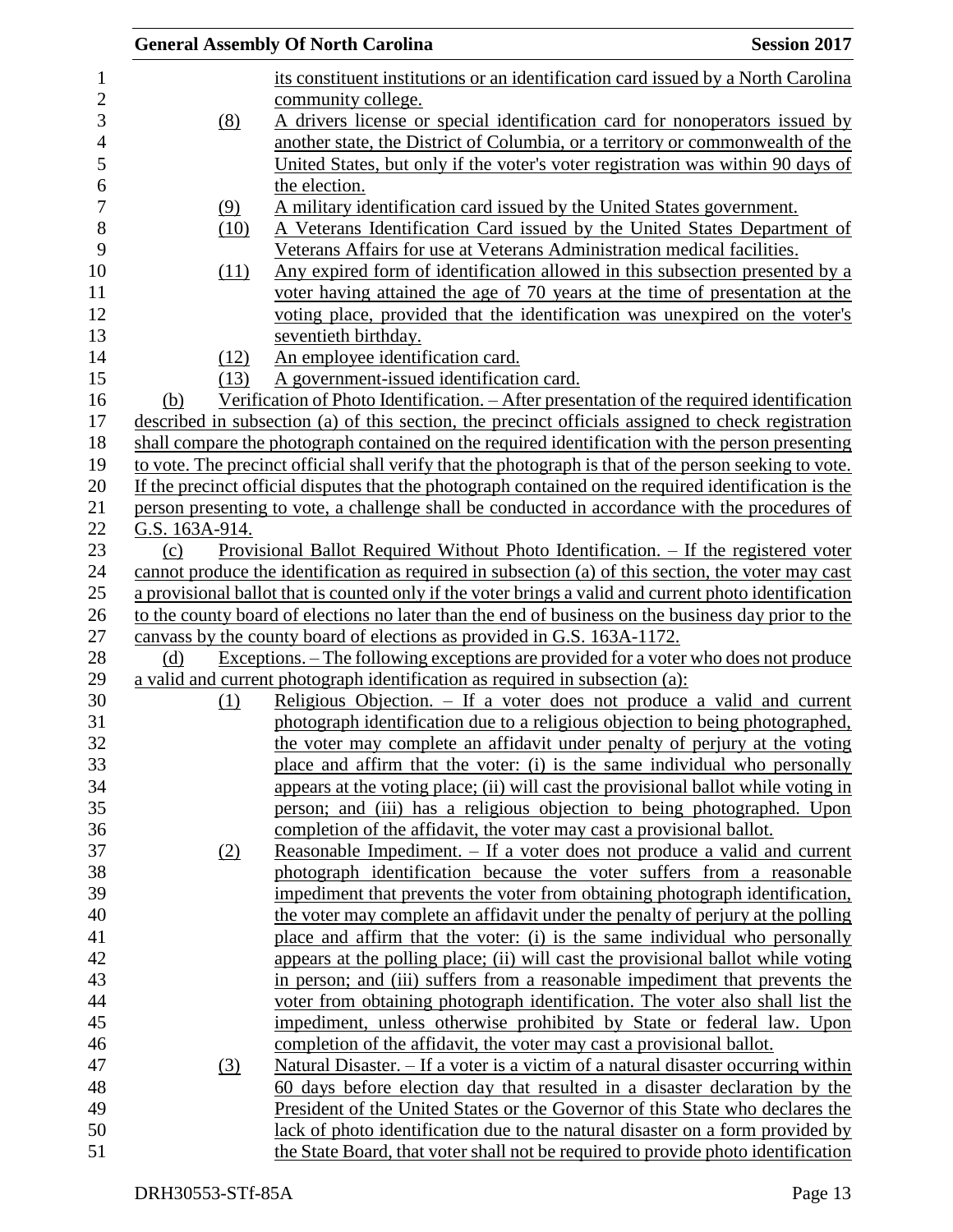|                  |                                                                                   |                  | <b>General Assembly Of North Carolina</b>                                                              | <b>Session 2017</b> |  |
|------------------|-----------------------------------------------------------------------------------|------------------|--------------------------------------------------------------------------------------------------------|---------------------|--|
| $\mathbf{1}$     |                                                                                   |                  | in any county subject to such declaration. The form shall be available from                            |                     |  |
| $\sqrt{2}$       | the State Board of Elections, from each county board of elections in a county     |                  |                                                                                                        |                     |  |
| 3                | subject to the disaster declaration, and at each polling place and one-stop early |                  |                                                                                                        |                     |  |
| $\overline{4}$   | voting site in that county. The voter shall submit the completed form at the      |                  |                                                                                                        |                     |  |
| 5                |                                                                                   |                  | time of voting.                                                                                        |                     |  |
| 6                | (e)                                                                               |                  | County Board Review of Exceptions. – If the county board of elections determines                       |                     |  |
| $\boldsymbol{7}$ |                                                                                   |                  | that the voter voted a provisional ballot only due to the inability to provide proof of identification |                     |  |
| $8\,$            |                                                                                   |                  | and the required affidavit required in subsection (d) of this section is submitted, the county board   |                     |  |
| 9                |                                                                                   |                  | of elections shall find that the provisional ballot is valid unless the county board has grounds to    |                     |  |
| 10               |                                                                                   |                  | believe the affidavit is false.                                                                        |                     |  |
| 11               | (f)                                                                               |                  | <u>Purpose. – The purpose of the identification required pursuant to subsection (a) of this</u>        |                     |  |
| 12               |                                                                                   |                  | section is to confirm the person presenting to vote is the voter on the voter registration records.    |                     |  |
| 13               |                                                                                   |                  | Any address listed on the identification is not determinative of a voter's residence for the purpose   |                     |  |
| 14               |                                                                                   |                  | of voting. A voter's residence for the purpose of voting is determined pursuant to                     |                     |  |
| 15               | G.S. 163A-842."                                                                   |                  |                                                                                                        |                     |  |
| 16               |                                                                                   |                  | <b>SECTION 4.3.(a)</b> G.S. 20-37.7(d) reads as rewritten:                                             |                     |  |
| 17               | " $(d)$                                                                           |                  | Expiration and Fee. $-$ A special identification card issued to a person for the first time            |                     |  |
| 18               |                                                                                   |                  | under this section expires when a drivers license issued on the same day to that person would          |                     |  |
| 19               |                                                                                   |                  | expire. A special identification card renewed under this section expires when a drivers license        |                     |  |
| 20               |                                                                                   |                  | renewed by the card holder on the same day would expire.                                               |                     |  |
| 21               |                                                                                   |                  | The fee for a special identification card is the same as the fee set in G.S. 20-14 for a duplicate     |                     |  |
| 22               |                                                                                   |                  | license. The fee does not apply to a special identification card issued to a resident of this State as |                     |  |
| 23               | follows:                                                                          |                  |                                                                                                        |                     |  |
| 24               |                                                                                   | (1)              | The applicant is legally blind.                                                                        |                     |  |
| 25               |                                                                                   |                  | The applicant is at least $70-17$ years old.                                                           |                     |  |
| 26               |                                                                                   | (2)<br>(3)       | The applicant or who has been issued a drivers license but the drivers license                         |                     |  |
| 27               |                                                                                   |                  | is cancelled under G.S. 20-15, in accordance with G.S. 20-9 $(e)$ and $(g)$ , as a                     |                     |  |
| 28               |                                                                                   |                  | result of a physical or mental disability or disease.                                                  |                     |  |
| 29               |                                                                                   |                  | The applicant is homeless. To obtain a special identification card without                             |                     |  |
| 30               |                                                                                   | (4)              | paying a fee, a homeless person must present a letter to the Division from the                         |                     |  |
| 31               |                                                                                   |                  | director of a facility that provides care or shelter to homeless persons verifying                     |                     |  |
| 32               |                                                                                   |                  | that the person is homeless.                                                                           |                     |  |
| 33               |                                                                                   | $\left(5\right)$ | The applicant is registered to vote in this State and does not have photo                              |                     |  |
| 34               |                                                                                   |                  |                                                                                                        |                     |  |
| 35               |                                                                                   |                  | identification acceptable under G.S. 163A-1145. To obtain a special                                    |                     |  |
|                  |                                                                                   |                  | identification card without paying a fee, a registered voter shall sign a                              |                     |  |
| 36<br>37         |                                                                                   |                  | declaration stating the registered voter is registered and does not have other                         |                     |  |
| 38               |                                                                                   |                  | photo identification acceptable under G.S. 163A 1145. The Division shall                               |                     |  |
|                  |                                                                                   |                  | verify that voter registration prior to issuing the special identification card.                       |                     |  |
| 39               |                                                                                   |                  | Any declaration shall prominently include the penalty under                                            |                     |  |
| 40               |                                                                                   |                  | G.S. 163A-1389(13) for falsely making the declaration.                                                 |                     |  |
| 41<br>42         |                                                                                   | (6)              | The applicant is appearing before the Division for the purpose of registering                          |                     |  |
|                  |                                                                                   |                  | to vote in accordance with G.S. 163A 883 and does not have other photo                                 |                     |  |
| 43<br>44         |                                                                                   |                  | identification acceptable under G.S. 163A-1145. To obtain a special                                    |                     |  |
|                  |                                                                                   |                  | identification card without paying a fee, that applicant shall sign a declaration                      |                     |  |
| 45               |                                                                                   |                  | stating that applicant is registering to vote and does not have other photo                            |                     |  |
| 46               |                                                                                   |                  | identification acceptable under G.S. 163A-1145. Any declaration shall                                  |                     |  |
| 47               |                                                                                   |                  | prominently include the penalty under G.S. 163A-1389(13) for falsely making                            |                     |  |
| 48               |                                                                                   |                  | the declaration.                                                                                       |                     |  |
| 49               |                                                                                   | (7)              | The applicant has a developmental disability. To obtain a special identification                       |                     |  |
| 50               |                                                                                   |                  | card without paying a fee pursuant to this subdivision, an applicant must                              |                     |  |
| 51               |                                                                                   |                  | present a letter from his or her primary care provider certifying that the                             |                     |  |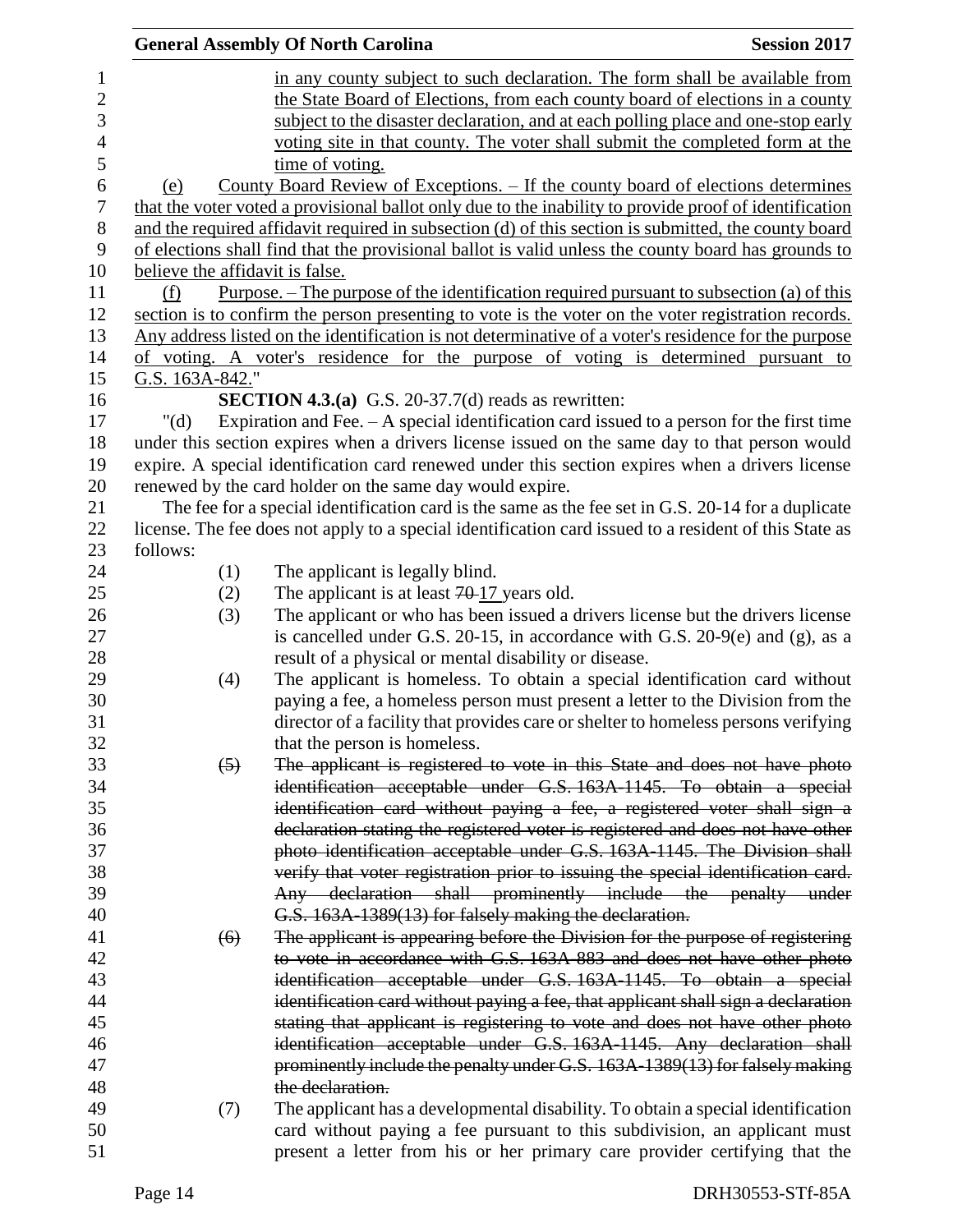|                          | <b>General Assembly Of North Carolina</b><br><b>Session 2017</b>                                                                                                                                                           |
|--------------------------|----------------------------------------------------------------------------------------------------------------------------------------------------------------------------------------------------------------------------|
| 1<br>$\overline{c}$<br>3 | applicant has a developmental disability. For purposes of this subdivision, the<br>term "developmental disability" has the same meaning as in G.S. 122C-3."<br><b>SECTION 4.3(b)</b> G.S. 20-7( $b4$ ) reads as rewritten: |
| $\overline{4}$           | Examples of documents that are reasonably reliable indicators of residency include,<br>"(b4)                                                                                                                               |
| 5                        | but are not limited to, any of the following:                                                                                                                                                                              |
| 6                        | (1)<br>A pay stub with the payee's address.                                                                                                                                                                                |
| $\boldsymbol{7}$         |                                                                                                                                                                                                                            |
|                          | A utility bill showing the address of the applicant-payor.<br>(2)                                                                                                                                                          |
| $8\,$                    | A contract for an apartment, house, modular unit, or manufactured home with<br>(3)                                                                                                                                         |
| 9                        | a North Carolina address signed by the applicant.                                                                                                                                                                          |
| 10                       | A receipt for personal property taxes paid.<br>(4)                                                                                                                                                                         |
| 11                       | A receipt for real property taxes paid to a North Carolina locality.<br>(5)                                                                                                                                                |
| 12                       | A current automobile insurance policy issued to the applicant and showing the<br>(6)                                                                                                                                       |
| 13                       | applicant's address.                                                                                                                                                                                                       |
| 14                       | A monthly or quarterly financial statement from a North Carolina regulated<br>(7)                                                                                                                                          |
| 15                       | financial institution.                                                                                                                                                                                                     |
| 16                       | (9) Repealed by Session Laws 2015-294, s. 12, effective October 1, 2015, and<br>(8),                                                                                                                                       |
| 17                       | applicable to contracts entered into on or after that date.                                                                                                                                                                |
| 18                       | A North Carolina voter registration card issued pursuant to G.S. 163A-869."<br>(10)                                                                                                                                        |
| 19                       | <b>SECTION 4.4(a)</b> G.S. 163A-1137(a) reads as rewritten:                                                                                                                                                                |
| 20                       | Checking Registration. $- A$ person seeking to vote shall enter the voting enclosure<br>"(a)                                                                                                                               |
| 21                       | through the appropriate entrance. A precinct official assigned to check registration shall at once                                                                                                                         |
| 22                       | ask the voter to state current name and residence address. The voter shall answer by stating                                                                                                                               |
| 23                       | current name and residence address and presenting photo identification in accordance with                                                                                                                                  |
| 24                       | G.S. 163A-1145.G.S. 163A-1145.1. In a primary election, that voter shall also be asked to state,                                                                                                                           |
| 25                       | and shall state, the political party with which the voter is affiliated or, if unaffiliated, the                                                                                                                           |
| 26                       | authorizing party in which the voter wishes to vote. After examination, that official shall state                                                                                                                          |
| 27                       | whether that voter is duly registered to vote in that precinct and shall direct that voter to the                                                                                                                          |
| 28                       | voting equipment or to the official assigned to distribute official ballots. If a precinct official                                                                                                                        |
| 29                       | states that the person is duly registered, the person shall sign the pollbook, other voting record,                                                                                                                        |
| 30                       | or voter authorization document in accordance with subsection (c) of this section before voting."                                                                                                                          |
| 31                       | <b>SECTION 4.4(b)</b> G.S. 163A-1300(b) reads as rewritten:                                                                                                                                                                |
| 32                       | Not earlier than the third Wednesday before an election, in which absentee ballots are<br>" $(b)$                                                                                                                          |
| 33                       | authorized, in which a voter seeks to vote and not later than 7:00 P.M. on the last Friday before                                                                                                                          |
| 34                       | that election, the voter shall appear in person only at the office of the county board of elections,                                                                                                                       |
| 35                       | except as provided in G.S. 163A-1303. That voter shall enter the voting enclosure at the board                                                                                                                             |
| 36                       | office through the appropriate entrance and shall at once state his or her name and place of                                                                                                                               |
| 37                       | residence to an authorized member or employee of the board and present photo identification in                                                                                                                             |
| 38                       | accordance with G.S. 163A 1145.G.S. 163A - 1145.1. In a primary election, the voter shall also                                                                                                                             |
| 39                       | state the political party with which the voter affiliates and in whose primary the voter desires to                                                                                                                        |
| 40                       | vote, or if the voter is an unaffiliated voter permitted to vote in the primary of a particular party                                                                                                                      |
| 41                       | under G.S. 163A-989, the voter shall state the name of the authorizing political party in whose                                                                                                                            |
| 42                       | primary he wishes to vote. The board member or employee to whom the voter gives this                                                                                                                                       |
| 43                       | information shall announce the name and residence of the voter in a distinct tone of voice. After                                                                                                                          |
| 44                       | examining the registration records, an employee of the board shall state whether the person                                                                                                                                |
| 45                       |                                                                                                                                                                                                                            |
|                          | seeking to vote is duly registered. If the voter is found to be registered that voter may request that                                                                                                                     |
| 46                       | the authorized member or employee of the board furnish the voter with an application form as                                                                                                                               |
| 47                       | specified in G.S. 163A-1391. The voter shall complete the application in the presence of the                                                                                                                               |
| 48                       | authorized member or employee of the board, and shall deliver the application to that person."                                                                                                                             |
| 49                       | <b>SECTION 4.5(a)</b> The State Board of Elections and Ethics Enforcement (State                                                                                                                                           |
| 50                       | Board) shall establish an aggressive voter education program concerning the provisions                                                                                                                                     |
| 51                       | contained in this legislation. The State Board shall educate the public as follows:                                                                                                                                        |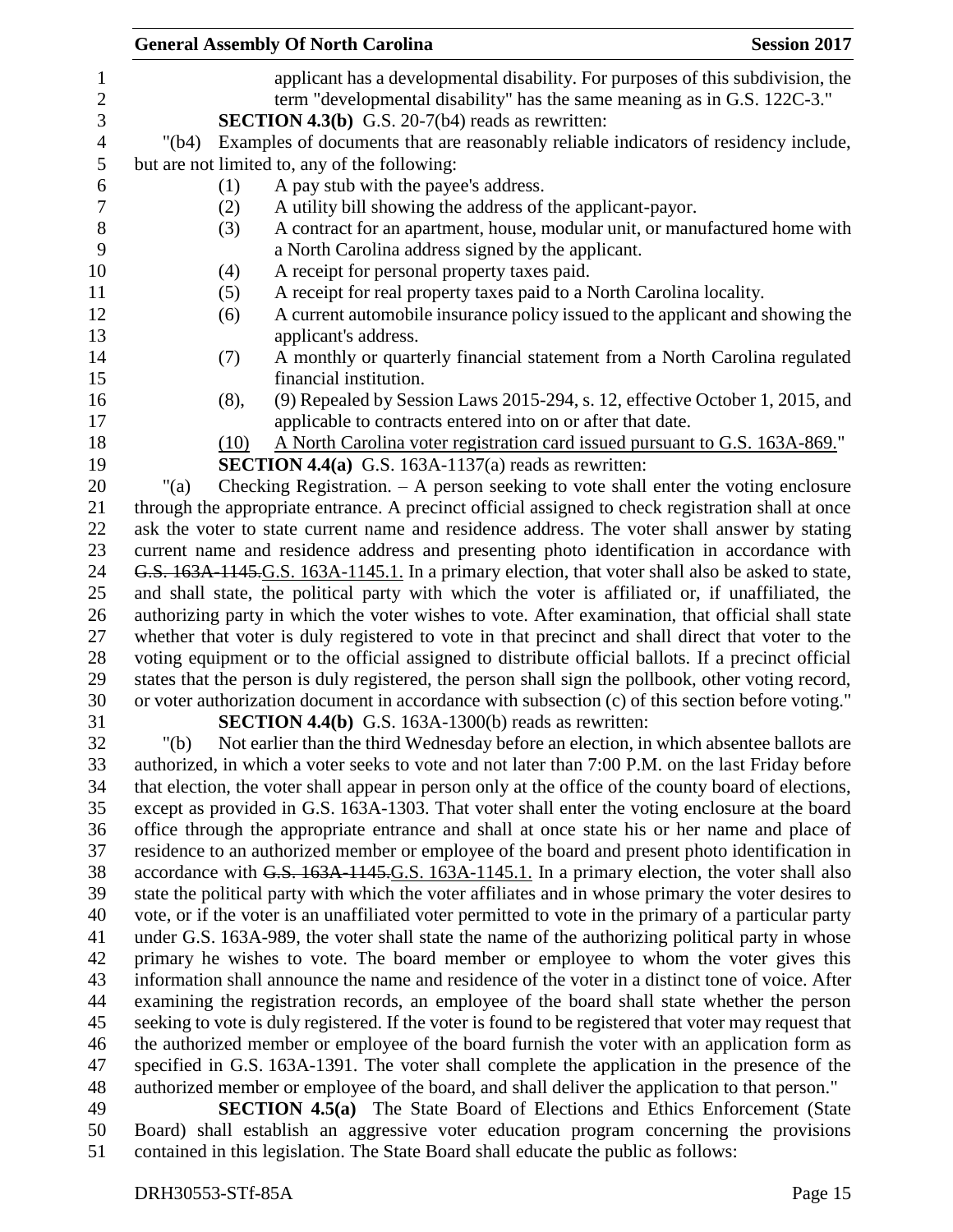|                                | <b>General Assembly Of North Carolina</b>                                                            | <b>Session 2017</b> |
|--------------------------------|------------------------------------------------------------------------------------------------------|---------------------|
| (1)                            | Post information concerning changes contained in this legislation in a                               |                     |
|                                | conspicuous location at each county board of elections, the State Board's                            |                     |
|                                | office, and their respective Web sites.                                                              |                     |
| (2)                            | Train precinct officials at training sessions required as provided in                                |                     |
|                                | G.S. 163A-889 to answer questions by voters concerning the changes in this                           |                     |
|                                | legislation.                                                                                         |                     |
| (3)                            | Require documentation describing the changes in this legislation to be                               |                     |
|                                | disseminated by precinct officials at every election held following the                              |                     |
|                                | effective date of this act.                                                                          |                     |
| (4)                            | Coordinate with each county board of elections so that at least two seminars                         |                     |
|                                | are conducted in each county prior to September 1, 2019.                                             |                     |
| (5)                            | Coordinate with local and service organizations to provide for additional                            |                     |
|                                | informational seminars at a local or statewide level.                                                |                     |
| (6)                            | Coordinate with local media outlets, county boards of commissions, and                               |                     |
|                                | county boards of elections to disseminate information in a way that would                            |                     |
|                                | reasonably inform the public concerning the changes in this legislation.                             |                     |
| (7)                            | Notify each registered voter who does not have a North Carolina issued                               |                     |
|                                | drivers license or identification card of the provisions of this act by no later                     |                     |
|                                | than September 1, 2019. This notice must include the requirements to vote                            |                     |
|                                | absentee, early, or on election day and a description of voting by provisional                       |                     |
|                                | ballot. It must also state the availability of a free North Carolina voter photo                     |                     |
|                                | identification card pursuant to G.S. 163A-869.1.                                                     |                     |
| (8)                            | In addition to the items above, the State Board may implement additional                             |                     |
|                                | educational programs in its discretion.                                                              |                     |
|                                | <b>SECTION 4.5(b)</b> The State Board is directed to create a list containing all registered         |                     |
|                                | voters of North Carolina who are otherwise qualified to vote but do not have a North Carolina        |                     |
|                                | drivers license or other form of identification containing a photograph issued by the Division of    |                     |
|                                | Motor Vehicles of the Department of Transportation, as of September 1, 2019. The list must be        |                     |
|                                | made available to any registered voter upon request. The State Board may charge a reasonable         |                     |
|                                | fee for the provision of the list in order to recover associated costs of producing the list. The    |                     |
|                                | Division of Motor Vehicles must provide the list of persons with a North Carolina drivers license    |                     |
|                                | or other form of identification containing a photograph issued by the Division of Motor Vehicles     |                     |
| at no cost to the State Board. |                                                                                                      |                     |
|                                | <b>SECTION 5.(a)</b> Sections 1.1, 5.2, 5.4, and 5.5 of S.L. 2013-381 are repealed.                  |                     |
|                                | <b>SECTION 5.(b)</b> Section 5.3 of S.L. 2013-381, as amended by Section 8(g) of S.L.                |                     |
| 2015-103, is repealed.         |                                                                                                      |                     |
|                                | <b>SECTION 6.1(a)</b> G.S. 163A-868 is repealed.                                                     |                     |
|                                | <b>SECTION 6.1(b)</b> G.S. 163A-869(e) reads as rewritten:                                           |                     |
| $"$ (e)                        | Display of Card May Not Be Required to Vote. – No county board of elections may                      |                     |
|                                | require that a voter registration card be displayed in order to vote. A county board of elections    |                     |
|                                | may notify a voter that the voter's registration card may be used for the required identification in |                     |
|                                | conjunction with a reasonable impediment declaration in accordance with G.S. 163A-1147."             |                     |
|                                | <b>SECTION 6.1(c)</b> G.S. 163A-913 reads as rewritten:                                              |                     |
|                                | "§ 163A-913. Challenges allowed on day of primary or election.                                       |                     |
|                                | On the day of a primary or election, at the time a registered voter offers to vote, any other        |                     |
|                                | registered voter of the county may exercise the right of challenge, and when the voter does so       |                     |
|                                | may enter the voting enclosure to make the challenge, but the voter shall retire therefrom as soon   |                     |
| as the challenge is heard.     |                                                                                                      |                     |
|                                | On the day of a primary or election, any other registered voter of the county may challenge a        |                     |
|                                | person for one or more of the following reasons:                                                     |                     |
| (1)                            | One or more of the reasons listed in G.S. 163A-911(c).                                               |                     |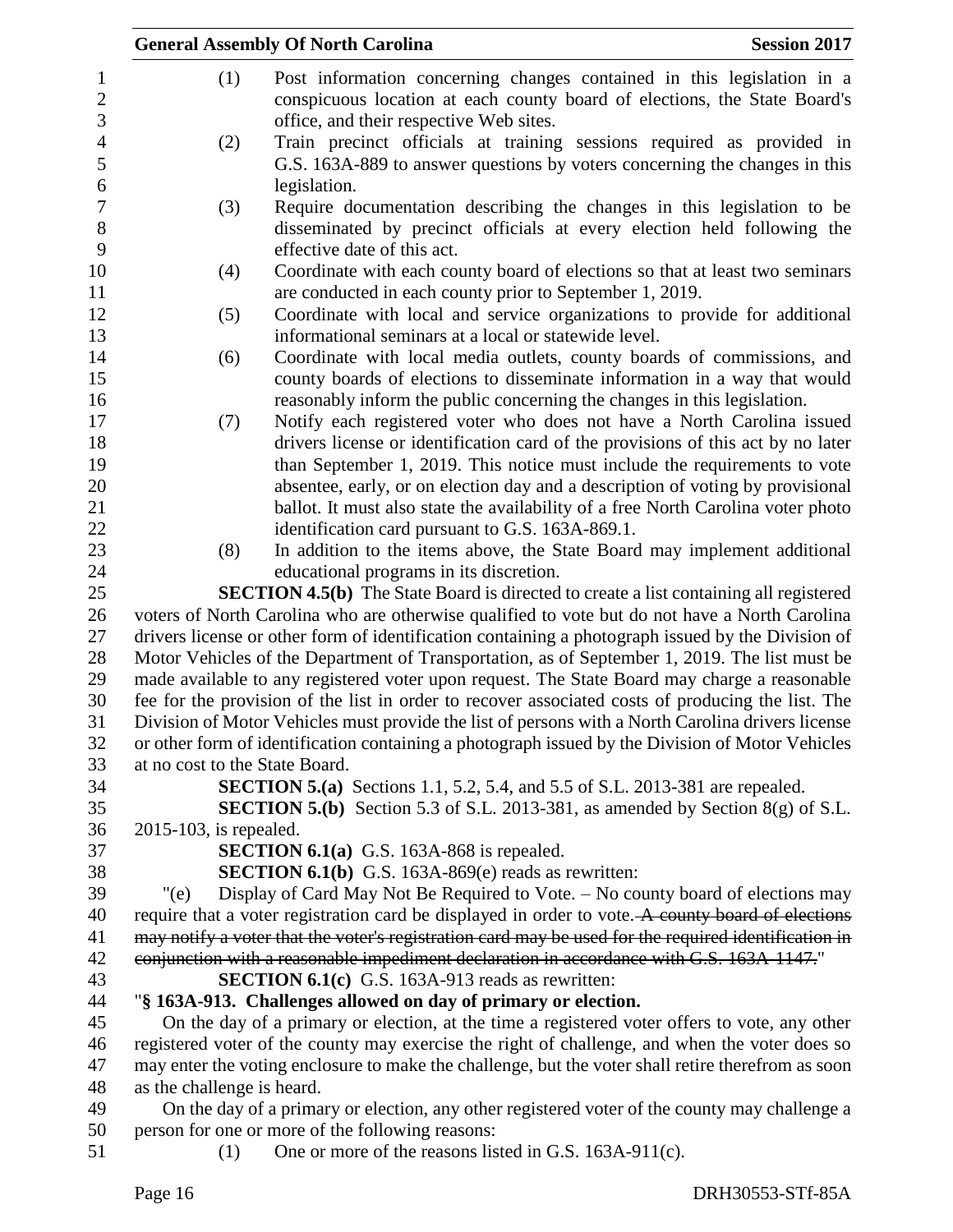|               | <b>General Assembly Of North Carolina</b>                                                          | <b>Session 2017</b> |
|---------------|----------------------------------------------------------------------------------------------------|---------------------|
| (2)           | That the person has already voted in that primary or election.                                     |                     |
| (3)           | If the challenge is made with respect to voting in a partisan primary, that the                    |                     |
|               | person is a registered voter of another political party.                                           |                     |
| (4)           | Except as provided in G.S. 163A-1145(d) and G.S. 163A-1146, the voter does                         |                     |
|               | not present photo identification in accordance with G.S. 163A-1145.                                |                     |
|               | The voter does not present photo identification in accordance with<br>(4a)                         |                     |
|               | G.S. 163A-1145.1.                                                                                  |                     |
|               | The chief judge, judge, or assistant appointed under G.S. 163A-815 or 163A-818 may enter           |                     |
|               | challenges under this section against voters in the precinct for which appointed regardless of the |                     |
|               | place of residence of the chief judge, judge, or assistant.                                        |                     |
|               | If a person is challenged under this subsection, and the challenge is sustained under              |                     |
|               | G.S. 163A-911(c)(3), the voter may still transfer that voter's registration under G.S. 163A-878(e) |                     |
|               | if eligible under that section, and the registration shall not be cancelled under G.S. 163A-919(a) |                     |
|               | if the transfer is made. A person who has transferred that voter's registration under              |                     |
|               | G.S. $163A-911(c)(3)$ may be challenged at the precinct to which the registration is being         |                     |
| transferred." |                                                                                                    |                     |
|               | <b>SECTION 6.1(d)</b> G.S. 163A-1140(b) is repealed.                                               |                     |
|               | SECTION 6.1(e) G.S. 163A-1145 is repealed.                                                         |                     |
|               | <b>SECTION 6.1(f)</b> G.S. 163A-1146 is repealed.                                                  |                     |
|               | <b>SECTION 6.1(g)</b> G.S. 163A-1147 is repealed.                                                  |                     |
|               | <b>SECTION 6.1(h)</b> G.S. 163A-1167 is repealed.                                                  |                     |
|               | <b>SECTION 6.1(i)</b> G.S. 163A-1168 is repealed.                                                  |                     |
|               | <b>SECTION 6.1(j)</b> G.S. 163A-1301 is repealed.                                                  |                     |
|               | <b>SECTION 6.2(a)</b> G.S. 130A-93.1(c) reads as rewritten:                                        |                     |
| " $(c)$       | Upon verification of voter registration, the State Registrar shall not charge any fee              |                     |
|               | under subsection (a) of this section to a registered voter who signs a declaration stating the     |                     |
|               | registered voter is registered to vote in this State and does not have a certified copy of that    |                     |
|               | registered voter's birth certificate or marriage license necessary to obtain photo identification  |                     |
|               | acceptable under G.S. 163A-1145. G.S. 163A-1145.1. Any declaration shall prominently include       |                     |
|               | the penalty under G.S. 163A-1389(13) for falsely or fraudulently making the declaration."          |                     |
|               | <b>SECTION 6.2(b)</b> G.S. 161-10(a)(8) reads as rewritten:                                        |                     |
|               | "(8)<br>Certified Copies of Birth and Death Certificates and Marriage Licenses. - For              |                     |
|               | furnishing a certified copy of a death or birth certificate or marriage license                    |                     |
|               | ten dollars (\$10.00). Provided however, a register of deeds, in accordance with                   |                     |
|               | G.S. 130A-93, may issue without charge a certified birth certificate to any                        |                     |
|               | person over the age of 62 years. Provided, however, upon verification of voter                     |                     |
|               | registration, a register of deeds, in accordance with G.S. 130A-93, shall issue                    |                     |
|               | without charge a certified copy of a birth certificate or a certified copy of a                    |                     |
|               | marriage license to any registered voter who declares the registered voter is                      |                     |
|               |                                                                                                    |                     |
|               | registered to vote in this State and does not have a certified copy of that                        |                     |
|               | registered voter's birth certificate or marriage license necessary to obtain                       |                     |
|               | photo identification acceptable under G.S. 163A-1145. G.S. 163A-1145.1.                            |                     |
|               | shall prominently include the penalty under<br>Any<br>declaration                                  |                     |
|               | G.S. 163A-1389(13) for falsely or fraudulently making the declaration."                            |                     |
|               | <b>SECTION 6.2(c)</b> G.S. 163A-1389(13) reads as rewritten:                                       |                     |
|               | For any person falsely to make or present any certificate or other paper to<br>"(13)               |                     |
|               | qualify any person fraudulently as a voter, or to attempt thereby to secure to                     |                     |
|               | any person the privilege of voting, including declarations made under this                         |                     |
|               | Subhapter, G.S. 20-37.7(d)(5), 20-37.7(d)(6), Subchapter, 130A-93.1(e),                            |                     |
|               | G.S. 130A-93.1(c) and $161-10(a)(8)$ .G.S. 161-10(a)(8)."                                          |                     |
|               | <b>SECTION 6.3(a)</b> G.S. 163A-821 reads as rewritten:                                            |                     |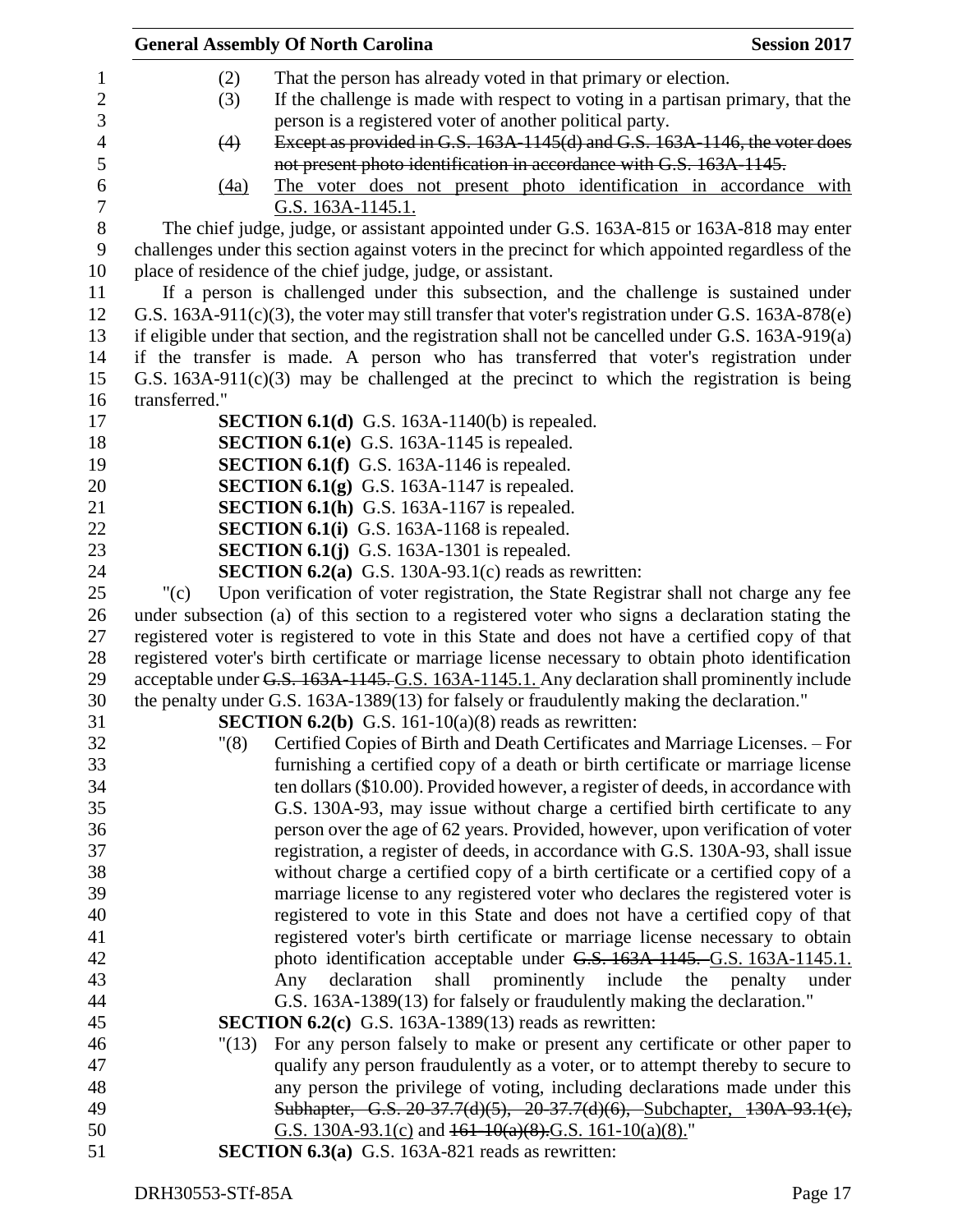#### "**§ 163A-821. Observers; appointment.**

 (a) The chair of each political party in the county shall have the right to designate two observers to attend each voting place at each primary and election and such observers may, at the option of the designating party chair, be relieved during the day of the primary or election after serving no less than four hours and provided the list required by this section to be filed by each chair contains the names of all persons authorized to represent such chair's political party. The chair of each political party in the county shall have the right to designate 10 additional at-large observers who are residents of that county who may attend any voting place in that county. The list submitted by the chair of the political party may be amended between the one-stop period under G.S. 163A-1300, 163A-1301, 163A-1302, 163A-1303, and 163A-1304 and general election day to substitute one or all at-large observers for election day. Not more than two observers from the same political party shall be permitted in the voting enclosure at any time, except that in addition one of the at-large observers from each party may also be in the voting enclosure. This right shall not extend to the chair of a political party during a primary unless that party is participating in the primary. In any election in which an unaffiliated candidate is named on the ballot, the candidate or the candidate's campaign manager shall have the right to appoint two observers for each voting place consistent with the provisions specified herein. Persons appointed as observers must be registered voters of the county for which appointed and must have good moral character. No person who is a candidate on the ballot in a primary or election may serve as an observer or runner in that primary or election. Observers shall take no oath of office.

 (b) Individuals authorized to appoint observers must submit in writing to the chief judge of each precinct a signed list of the observers appointed for that precinct, except that the list of at-large observers authorized in subsection (a) of this section shall be submitted to the county director of elections. Individuals authorized to appoint observers must, prior to 10:00 A.M. on the fifth day prior to any primary or general election, submit in writing to the chair of the county board of elections two signed copies of a list of observers appointed by them, designating the precinct or at-large status for which each observer is appointed. Before the opening of the voting place on the day of a primary or general election, the chair shall deliver one copy of the list to the chief judge for each affected precinct, except that the list of at-large observers shall be provided by the county director of elections to the chief judge. The chair shall retain the other copy. The chair, or the chief judge and judges for each affected precinct, may for good cause reject any appointee and require that another be appointed. The names of any persons appointed in place of those persons rejected shall be furnished in writing to the chief judge of each affected precinct no later than the time for opening the voting place on the day of any primary or general election, either by the chair of the county board of elections or the person making the substitute appointment.

 If party chairs appoint observers at one-stop sites under G.S. 163A-1300, 163A-1301, 163A-1302, 163A-1303, and 163A-1304, those party chairs shall provide a list of the observers appointed before 10:00 A.M. on the fifth day before the observer is to observe. At-large observers may serve at any one-stop site.

…."

 **SECTION 6.3(b)** G.S. 163A-867(g)(2) reads as rewritten: "(2) If the Postal Service has returned as undeliverable a notice sent within 25 days before the election to the applicant under subsection (c) of this section, then the applicant may vote only in person in that first election and may not vote 47 by absentee ballot except in person under G.S. 163A-1300, 163A-1301, 163A-1302, 163A-1303, and 163A-1304. The county board of elections shall establish a procedure at the voting site for: a. Obtaining the correct address of any person described in this subdivision who appears to vote in person; and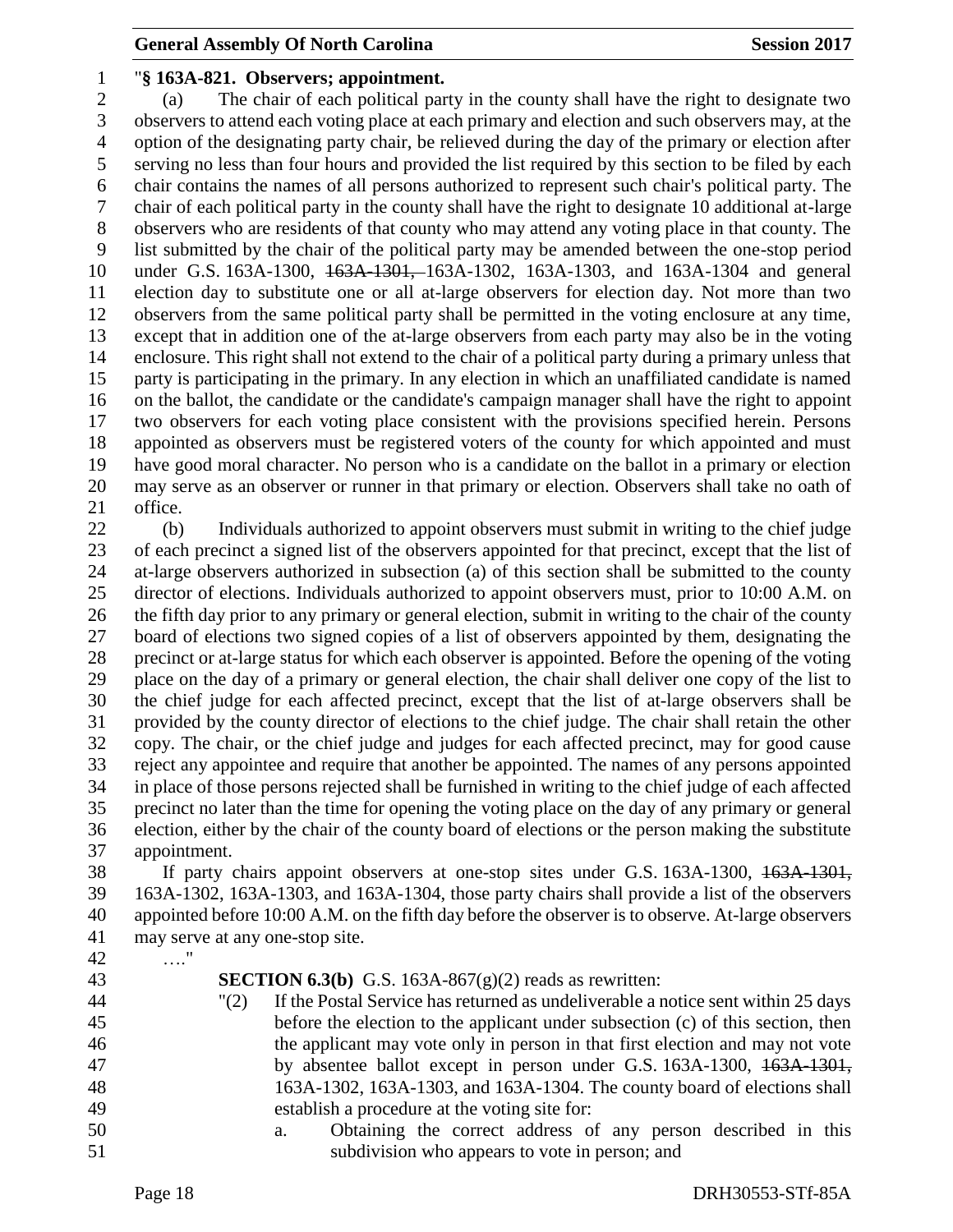|                                 | <b>General Assembly Of North Carolina</b>                                                                                                                                                                  | <b>Session 2017</b> |
|---------------------------------|------------------------------------------------------------------------------------------------------------------------------------------------------------------------------------------------------------|---------------------|
|                                 | $\mathbf b$ .<br>Assuring that the person votes in the proper place and in the proper<br>contests.                                                                                                         |                     |
|                                 | If a notice mailed under subsection $(c)$ or subsection $(e)$ of this section is                                                                                                                           |                     |
|                                 | returned as undeliverable after a person has already voted by absentee ballot,                                                                                                                             |                     |
|                                 | then that person's ballot may be challenged in accordance with                                                                                                                                             |                     |
|                                 | G.S. 163A-916."                                                                                                                                                                                            |                     |
|                                 | SECTION 6.3(c) G.S. 163A-1133(b) reads as rewritten:                                                                                                                                                       |                     |
| " $(b)$                         | Photographing Voters Prohibited. - No person shall photograph, videotape, or                                                                                                                               |                     |
|                                 | otherwise record the image of any voter within the voting enclosure, except with the permission<br>of both the voter and the chief judge of the precinct. If the voter is a candidate, only the permission |                     |
|                                 | of the voter is required. This subsection shall also apply to one-stop sites under G.S. 163A-1300,<br>163A-1301, 163A-1302, 163A-1303, and 163A-1304. This subsection does not apply to cameras            |                     |
|                                 | used as a regular part of the security of the facility that is a voting place or one-stop site."                                                                                                           |                     |
|                                 | <b>SECTION 6.3(d)</b> G.S. 163A-1134(e) reads as rewritten:                                                                                                                                                |                     |
| "(e)                            | Buffer Zone and Area for Election-Related Activity at One-Stop Sites. – Except as                                                                                                                          |                     |
|                                 | modified in this subsection, the provisions of this section shall apply to one-stop voting sites in                                                                                                        |                     |
|                                 | G.S. 163A-1300, 163A-1301, 163A-1302, 163A-1303, and 163A-1304.                                                                                                                                            |                     |
| (1)                             | Subsection (c) of this section shall not apply.                                                                                                                                                            |                     |
| (2)                             | The notice in subsection (d) of this section shall be provided no later than 10                                                                                                                            |                     |
|                                 | days before the opening of one-stop voting at the site."                                                                                                                                                   |                     |
|                                 | <b>SECTION 6.3(e)</b> G.S. 163A-1298(a) reads as rewritten:                                                                                                                                                |                     |
| " $(a)$                         | Any person who shall, in connection with absentee voting in any election held in this                                                                                                                      |                     |
|                                 | State, do any of the acts or things declared in this section to be unlawful, shall be guilty of a Class                                                                                                    |                     |
| I felony. It shall be unlawful: |                                                                                                                                                                                                            |                     |
| (1)                             | For any person except the voter's near relative or the voter's verifiable legal                                                                                                                            |                     |
|                                 | guardian to assist the voter to vote an absentee ballot when the voter is voting                                                                                                                           |                     |
|                                 | absentee ballot other than under the procedure described in<br>an                                                                                                                                          |                     |
|                                 | G.S. 163A-1300, 463A-1301, 163A-1302, 163A-1303, and 163A-1304;                                                                                                                                            |                     |
|                                 | provided that if there is not a near relative or legal guardian available to assist                                                                                                                        |                     |
|                                 | the voter, the voter may request some other person to give assistance.                                                                                                                                     |                     |
| (2)                             | For any person to assist a voter to vote an absentee ballot under the absentee                                                                                                                             |                     |
|                                 | voting procedure authorized by G.S. 163A-1300, 163A-1301, 163A-1302,                                                                                                                                       |                     |
|                                 | 163A-1303, and 163A-1304 except as provided in that section.                                                                                                                                               |                     |
| (3)                             | For a voter who votes an absentee ballot under the procedures authorized by                                                                                                                                |                     |
|                                 | G.S. 163A-1300, 163A-1301, 163A-1302, 163A-1303, and 163A-1304 to<br>vote that voter's absentee ballot outside of the voting booth or private room                                                         |                     |
|                                 | provided to the voter for that purpose in or adjacent to the office of the county                                                                                                                          |                     |
|                                 | board of elections or at the additional site provided by G.S. 163A-1302, or to                                                                                                                             |                     |
|                                 | receive assistance except as provided in G.S. 163A-1300, 163A-1301,                                                                                                                                        |                     |
|                                 | 163A-1302, 163A-1303, and 163A-1304.                                                                                                                                                                       |                     |
| $\ldots$ ."                     |                                                                                                                                                                                                            |                     |
|                                 | <b>SECTION 6.3(f)</b> G.S. 163A-1300(a) reads as rewritten:                                                                                                                                                |                     |
| " $(a)$                         | Any voter eligible to vote by absentee ballot under G.S. 163A-1295 may request an                                                                                                                          |                     |
|                                 | application for absentee ballots, complete the application, and vote under the provisions of this                                                                                                          |                     |
|                                 | section and G.S. 163A-1301, 163A-1302, G.S. 163A-1302, 163A-1303, and 163A-1304."                                                                                                                          |                     |
|                                 | <b>SECTION 6.3(g)</b> G.S. 163A-1300(i) reads as rewritten:                                                                                                                                                |                     |
| " $(i)$                         | Notwithstanding the provisions of G.S. 163A-916(a) and (b), a challenge may be                                                                                                                             |                     |
|                                 | entered against a voter at a one-stop site under G.S. 163A-1303 or during one-stop voting at the                                                                                                           |                     |
|                                 | county board office. The challenge may be entered by a person conducting one-stop voting under                                                                                                             |                     |
|                                 | this section and G.S. 163A-1301, 163A-1302, G.S. 163A-1302, 163A-1303, and 163A-1304 or                                                                                                                    |                     |
|                                 | by another registered voter who resides in the same precinct as the voter being challenged. If                                                                                                             |                     |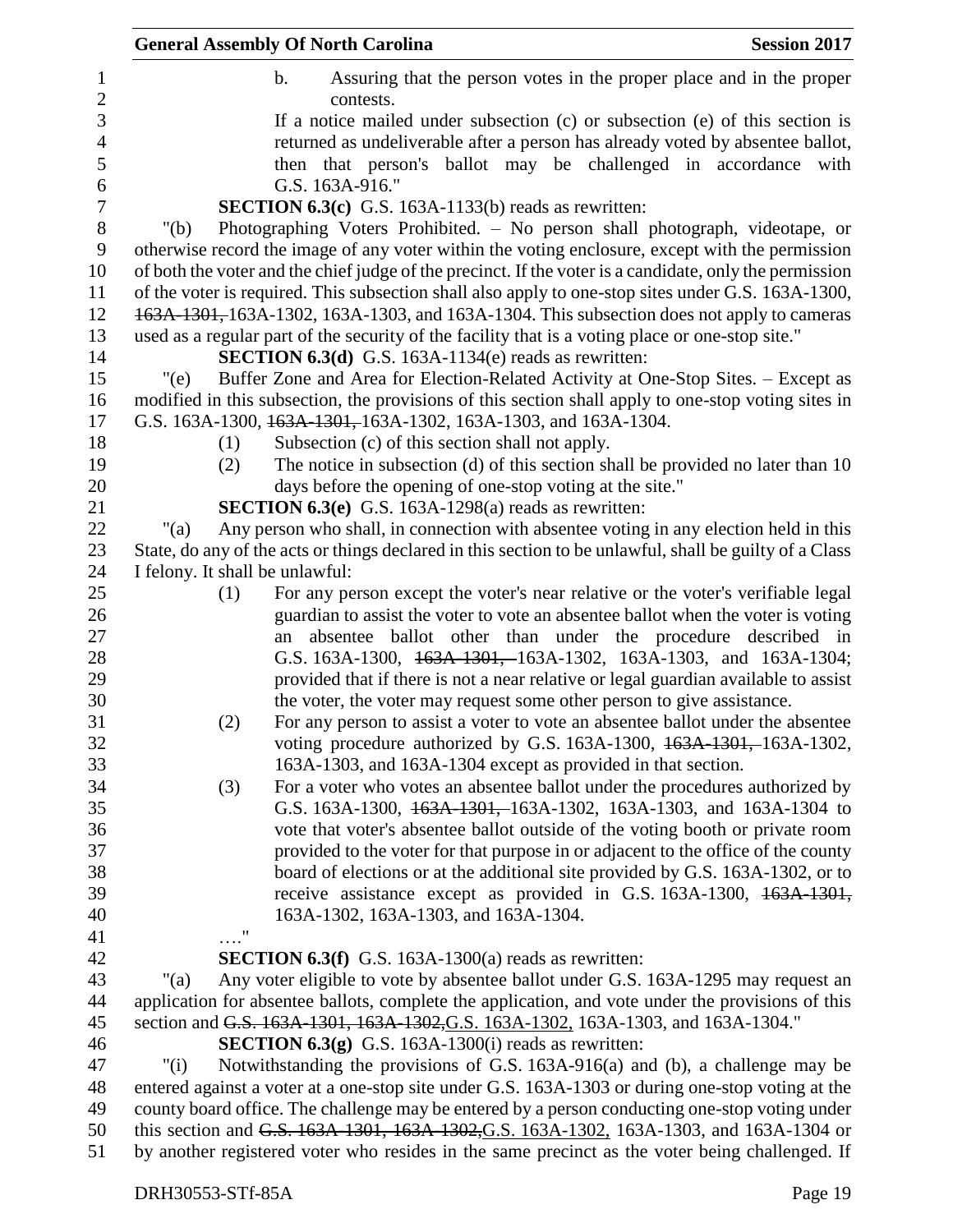challenged at the place where one-stop voting occurs, the voter shall be allowed to cast a ballot in the same way as other voters. The challenge shall be made on forms prescribed by the State Board. The challenge shall be heard by the county board of elections in accordance with the

- procedures set forth in G.S. 163A-916(e)."
- **SECTION 6.3(h)** G.S. 163A-1303 reads as rewritten:
- "**§ 163A-1303. Sites and hours for one-stop voting.**

 (a) Notwithstanding any other provision of G.S. 163A-1300, 163A-1301, 163A-1302, G.S. 163A-1302, this section, and G.S. 163A-1304, a county board of elections by unanimous vote of all its members may provide for one or more sites in that county for absentee ballots to be applied for and cast under these sections. Every individual staffing any of those sites shall be a member or full-time employee of the county board of elections or an employee of the county board of elections whom the board has given training equivalent to that given a full-time employee. Those sites must be approved by the State Board as part of a Plan for Implementation approved by both the county board of elections and by the State Board which shall also provide adequate security of the ballots and provisions to avoid allowing persons to vote who have already voted. The Plan for Implementation shall include a provision for the presence of political party observers at each one-stop site equivalent to the provisions in G.S. 163A-821 for party observers at voting places on election day. A county board of elections may propose in its Plan not to offer one-stop voting at the county board of elections office; the State Board may approve that proposal in a Plan only if the Plan includes at least one site reasonably proximate to the county board of elections office and the State Board finds that the sites in the Plan as a whole provide adequate coverage of the county's electorate. If a county board of elections has considered a proposed Plan or Plans for Implementation and has been unable to reach unanimity in favor of a Plan, a member or members of that county board of elections may petition the State Board to adopt a plan for it. If petitioned, the State Board may also receive and consider alternative petitions from another member or members of that county board. The State Board may adopt a Plan for that county. The State Board, in that plan, shall take into consideration factors including geographic, demographic, and partisan interests of that county.

 (b) The State Board shall not approve, either in a Plan approved unanimously by a county board of elections or in an alternative Plan proposed by a member or members of that board, a one-stop site in a building that the county board of elections is not entitled under G.S. 163A-1046 to demand and use as an election-day voting place, unless the State Board finds that other equally suitable sites were not available and that the use of the sites chosen will not unfairly advantage or disadvantage geographic, demographic, or partisan interests of that county. In providing the site or sites for one-stop absentee voting under G.S. 163A-1300, 163A-1301, 163A-1302,G.S. 163A-1302, this section, and G.S. 163A-1304, the county board of elections shall make a request to the State, county, city, local school board, or other entity in control of the building that is supported or maintained, in whole or in part, by or through tax revenues at least 90 days prior to the start of one-stop absentee voting under these sections. The request shall clearly identify the building, or any specific portion thereof, requested the dates and times for which that building or specific portion thereof is requested and the requirement of an area for election related activity. If the State, local governing board, or other entity in control of the building does not respond to the request within 20 days, the building or specific portion thereof may be used for one-stop absentee voting as stated in the request. If the State, local governing board, or other entity in control of the building or specific portion thereof responds negatively to the request within 20 days, that entity and the county board of elections shall, in good faith, work to identify a building or specific portion thereof in which to conduct one-stop absentee voting under G.S. 163A-1300, 163A-1301, 163A-1302,G.S. 163A-1302, this section, and G.S. 163A-1304. If no building or specific portion thereof has been agreed upon within 45 days from the date the county board of elections received a response to the request, the matter shall be resolved by the State Board.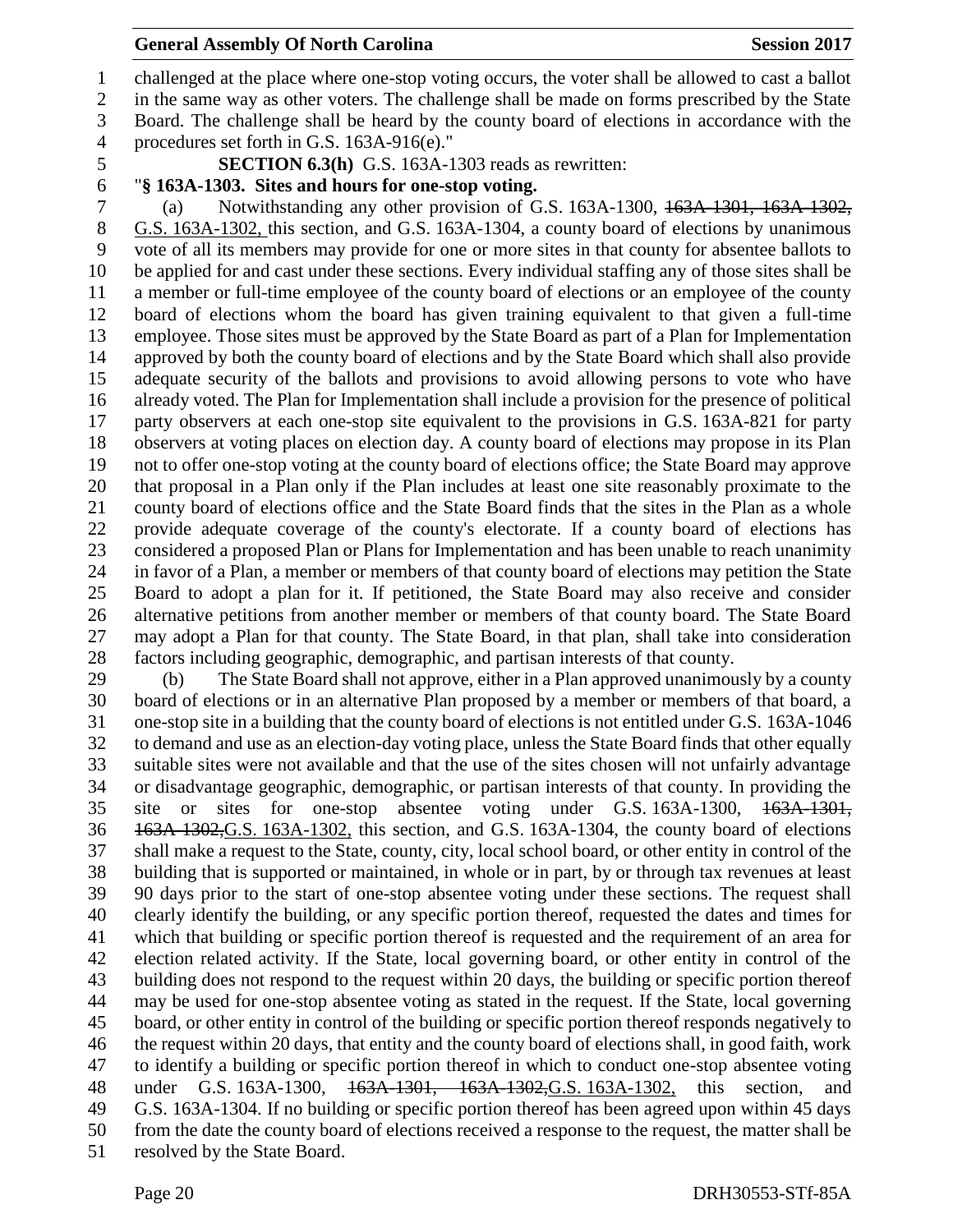|                         | <b>General Assembly Of North Carolina</b>                                                         | <b>Session 2017</b> |
|-------------------------|---------------------------------------------------------------------------------------------------|---------------------|
| $\ldots$ "              |                                                                                                   |                     |
|                         | <b>SECTION 6.3(i)</b> G.S. 163A-1306 reads as rewritten:                                          |                     |
|                         | "§ 163A-1306. Register of absentee requests, applications, and ballots issued; a public           |                     |
| record.                 |                                                                                                   |                     |
|                         | The State Board shall approve an official register in which the county board of elections in      |                     |
|                         | each county of the State shall record the following information:                                  |                     |
|                         | Name of voter for whom application and ballots are being requested, and, if                       |                     |
| (1)                     | applicable, the name and address of the voter's near relative or verifiable legal                 |                     |
|                         |                                                                                                   |                     |
|                         | guardian who requested the application and ballots for the voter.                                 |                     |
| (2)                     | Number of assigned voter's application when issued.                                               |                     |
| (3)                     | Precinct in which applicant is registered.                                                        |                     |
| (4)                     | Address to which ballots are to be mailed, or, if the voter voted pursuant to                     |                     |
|                         | G.S. 163A-1300, 163A-1301, 163A-1302, 163A-1303, and 163A-1304, a                                 |                     |
|                         | notation of that fact.                                                                            |                     |
| (5)                     | Date request for application for ballots is received by the county board of                       |                     |
|                         | elections.                                                                                        |                     |
| (6)                     | The voter's party affiliation.                                                                    |                     |
| (7)                     | The date the ballots were mailed or delivered to the voter.                                       |                     |
| (8)                     | Whatever additional information and official action may be required by this                       |                     |
|                         | Part.                                                                                             |                     |
|                         | The State Board may provide for the register to be kept by electronic data processing             |                     |
|                         | equipment, and a copy shall be printed out each business day or a supplement printed out each     |                     |
|                         | business day of new information.                                                                  |                     |
|                         | The register of absentee requests, applications and ballots issued shall constitute a public      |                     |
|                         | record and shall be opened to the inspection of any registered voter of the county within 60 days |                     |
|                         | before and 30 days after an election in which absentee ballots were authorized, or at any other   |                     |
|                         | time when good and sufficient reason may be assigned for its inspection."                         |                     |
|                         | <b>SECTION 6.3(j)</b> G.S. 163A-1308(c) reads as rewritten:                                       |                     |
| "(c)                    | Delivery of Absentee Ballots and Container-Return Envelope to Applicant. – When                   |                     |
|                         | the county board of elections receives a completed request form for applications and absentee     |                     |
|                         | ballots, the board shall promptly issue and transmit them to the voter in accordance with the     |                     |
| following instructions: |                                                                                                   |                     |
| (1)                     | On the top margin of each ballot the applicant is entitled to vote, the chair, a                  |                     |
|                         | member, officer, or employee of the board of elections shall write or type the                    |                     |
|                         | words "Absentee Ballot No. _____ " or an abbreviation approved by the State                       |                     |
|                         | Board and insert in the blank space the number assigned the applicant's                           |                     |
|                         | application in the register of absentee requests, applications, and ballots                       |                     |
|                         | issued. That person shall not write, type, or print any other matter upon the                     |                     |
|                         | ballots transmitted to the absentee voter. Alternatively, the board of elections                  |                     |
|                         | may cause to be barcoded on the ballot the voter's application number, if that                    |                     |
|                         | barcoding system is approved by the State Board.                                                  |                     |
| (2)                     | The chair, member, officer, or employee of the board of elections shall fold                      |                     |
|                         | and place the ballots (identified in accordance with the preceding instruction)                   |                     |
|                         | in a container-return envelope and write or type in the appropriate blanks                        |                     |
|                         | thereon, in accordance with the terms of G.S. 163A-1307(b), the absentee                          |                     |
|                         | voter's name, the absentee voter's application number, and the designation of                     |                     |
|                         | the precinct in which the voter is registered. If the ballot is barcoded under                    |                     |
|                         | this section, the envelope may be barcoded rather than having the actual                          |                     |
|                         | number appear. The person placing the ballots in the envelopes shall leave the                    |                     |
|                         | container-return envelope holding the ballots unsealed.                                           |                     |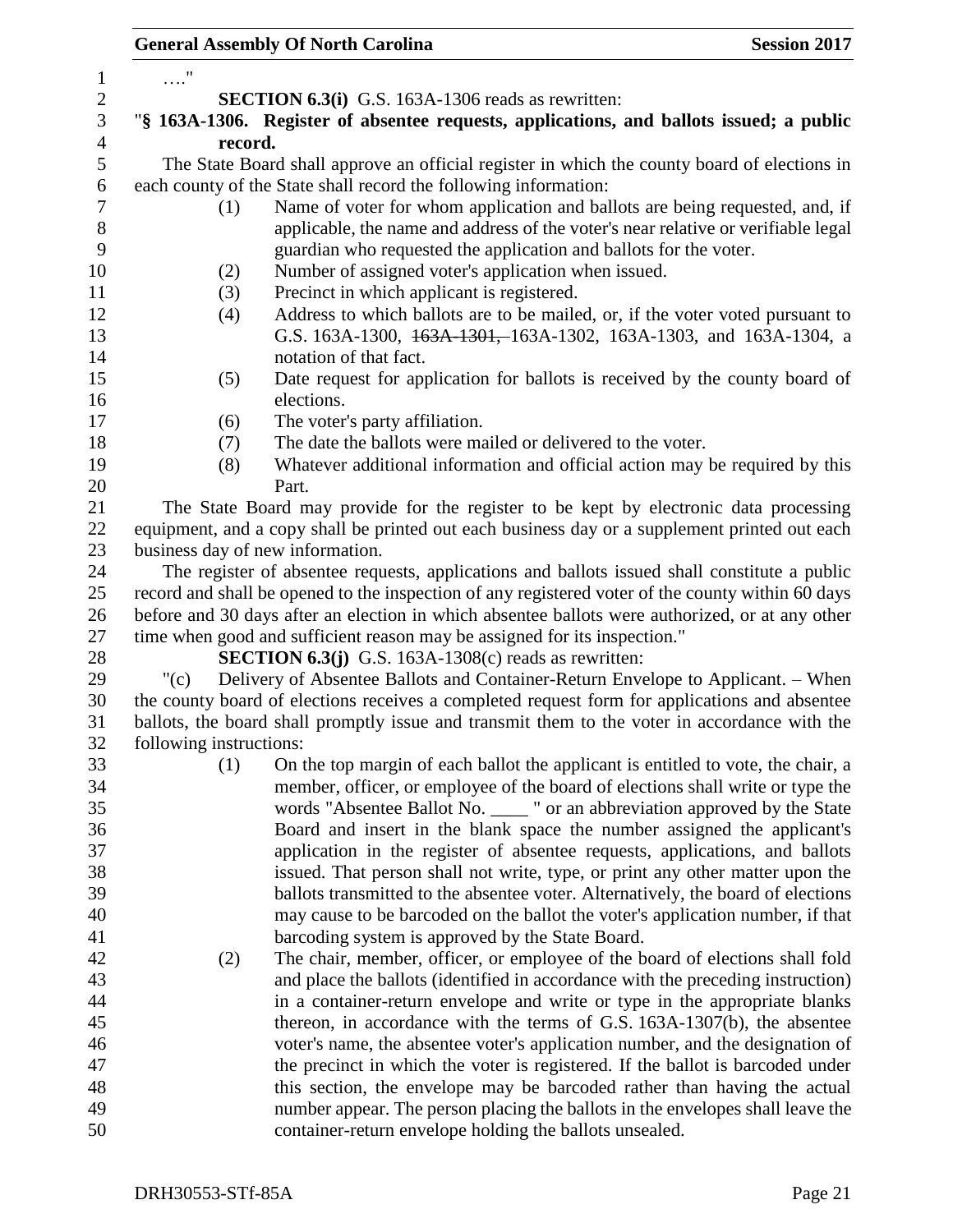|                                                       |                                                                                                                                                                                                           | <b>General Assembly Of North Carolina</b>                                                                                                                                                                                                                                                                                        | <b>Session 2017</b> |  |  |
|-------------------------------------------------------|-----------------------------------------------------------------------------------------------------------------------------------------------------------------------------------------------------------|----------------------------------------------------------------------------------------------------------------------------------------------------------------------------------------------------------------------------------------------------------------------------------------------------------------------------------|---------------------|--|--|
| $\mathbf{1}$<br>$\overline{2}$<br>3<br>$\overline{4}$ | (3)                                                                                                                                                                                                       | The chair, member, officer, or employee of the board of elections shall then<br>place the unsealed container-return envelope holding the ballots together with<br>printed instructions for voting and returning the ballots, in an envelope<br>addressed to the voter at the post office address stated in the request, seal the |                     |  |  |
| 5<br>6                                                |                                                                                                                                                                                                           | envelope, and mail it at the expense of the county board of elections: Provided,<br>that in case of a request received after 5:00 p.m. on the Tuesday before the                                                                                                                                                                 |                     |  |  |
| $\boldsymbol{7}$                                      |                                                                                                                                                                                                           | election under the provisions of subsection (b) of this section, in lieu of                                                                                                                                                                                                                                                      |                     |  |  |
| 8<br>9<br>10                                          |                                                                                                                                                                                                           | transmitting the ballots to the voter in person or by mail, the chair, member,<br>officer, or employee of the board of elections may deliver the sealed envelope<br>containing the instruction sheet and the container-return envelope holding the                                                                               |                     |  |  |
| 11                                                    |                                                                                                                                                                                                           | ballots to a near relative or verifiable legal guardian of the voter.                                                                                                                                                                                                                                                            |                     |  |  |
| 12                                                    |                                                                                                                                                                                                           | The county board of elections may receive completed written request forms for applications                                                                                                                                                                                                                                       |                     |  |  |
| 13<br>14                                              |                                                                                                                                                                                                           | at any time prior to the election but shall not mail applications and ballots to the voter or issue<br>applications and ballots in person earlier than 60 days prior to the statewide general election in                                                                                                                        |                     |  |  |
| 15                                                    |                                                                                                                                                                                                           | an even-numbered year, or earlier than 50 days prior to any other election, except as provided in                                                                                                                                                                                                                                |                     |  |  |
| 16                                                    |                                                                                                                                                                                                           | G.S. 163A-1300, 163A-1301, 163A-1302, 163A-1303, and 163A-1304. No election official shall                                                                                                                                                                                                                                       |                     |  |  |
| 17                                                    |                                                                                                                                                                                                           | issue applications for absentee ballots except in compliance with this Part."                                                                                                                                                                                                                                                    |                     |  |  |
| 18                                                    |                                                                                                                                                                                                           | <b>SECTION 6.3(k)</b> G.S. 163A-1310(c) reads as rewritten:                                                                                                                                                                                                                                                                      |                     |  |  |
| 19                                                    | " $(c)$                                                                                                                                                                                                   | For purposes of this section, "Delivered in person" includes delivering the ballot to                                                                                                                                                                                                                                            |                     |  |  |
| 20<br>21                                              |                                                                                                                                                                                                           | an election official at a one-stop voting site under G.S. 163A-1300, 163A-1301, 163A-1302,                                                                                                                                                                                                                                       |                     |  |  |
|                                                       | 163A-1303, and 163A-1304 during any time that site is open for voting. The ballots shall be kept<br>securely and delivered by election officials at that site to the county board of elections office for |                                                                                                                                                                                                                                                                                                                                  |                     |  |  |
| 22                                                    |                                                                                                                                                                                                           |                                                                                                                                                                                                                                                                                                                                  |                     |  |  |
| 23<br>24                                              | processing."                                                                                                                                                                                              | <b>SECTION 6.3(l)</b> G.S. 163A-1315 reads as rewritten:                                                                                                                                                                                                                                                                         |                     |  |  |
| 25                                                    |                                                                                                                                                                                                           | "§ 163A-1315. Counting absentee ballots by county board of elections.                                                                                                                                                                                                                                                            |                     |  |  |
| 26                                                    |                                                                                                                                                                                                           | All absentee ballots returned to the county board of elections in the container-return                                                                                                                                                                                                                                           |                     |  |  |
| 27                                                    |                                                                                                                                                                                                           | envelopes shall be retained by the board to be counted by the county board of elections as herein                                                                                                                                                                                                                                |                     |  |  |
| 28                                                    | provided.                                                                                                                                                                                                 |                                                                                                                                                                                                                                                                                                                                  |                     |  |  |
| 29                                                    |                                                                                                                                                                                                           |                                                                                                                                                                                                                                                                                                                                  |                     |  |  |
| 30                                                    | (6)                                                                                                                                                                                                       | As each ballot envelope is opened, the board shall cause to be entered into a                                                                                                                                                                                                                                                    |                     |  |  |
| 32                                                    |                                                                                                                                                                                                           | pollbook designated "Pollbook of Absentee Voters" the name of the absentee<br>voter, or if the pollbook is computer-generated, the board shall check off the                                                                                                                                                                     |                     |  |  |
| 33                                                    |                                                                                                                                                                                                           | name. Preserving secrecy, the ballots shall be placed in the appropriate ballot                                                                                                                                                                                                                                                  |                     |  |  |
| 34                                                    |                                                                                                                                                                                                           | boxes, at least one of which shall be provided for each type of ballot. The                                                                                                                                                                                                                                                      |                     |  |  |
|                                                       |                                                                                                                                                                                                           | "Pollbook of Absentee Voters" shall also contain the names of all persons who                                                                                                                                                                                                                                                    |                     |  |  |
|                                                       |                                                                                                                                                                                                           | voted under G.S. 163A-1300, 463A-1301, 163A-1302, 163A-1303, and                                                                                                                                                                                                                                                                 |                     |  |  |
|                                                       |                                                                                                                                                                                                           | 163A-1304, but those names may be printed by computer for inclusion in the                                                                                                                                                                                                                                                       |                     |  |  |
|                                                       |                                                                                                                                                                                                           | pollbook.                                                                                                                                                                                                                                                                                                                        |                     |  |  |
|                                                       |                                                                                                                                                                                                           | After all ballots have been placed in the boxes, the counting process shall                                                                                                                                                                                                                                                      |                     |  |  |
| 40                                                    |                                                                                                                                                                                                           | begin.                                                                                                                                                                                                                                                                                                                           |                     |  |  |
|                                                       |                                                                                                                                                                                                           | If one-stop ballots under G.S. 163A-1300, 163A-1301, -163A-1302,                                                                                                                                                                                                                                                                 |                     |  |  |
| 42                                                    |                                                                                                                                                                                                           | 163A-1303, and 163A-1304 are counted electronically, that count shall                                                                                                                                                                                                                                                            |                     |  |  |
| 43                                                    |                                                                                                                                                                                                           | commence at the time the polls close. If one-stop ballots are paper ballots                                                                                                                                                                                                                                                      |                     |  |  |
| 44<br>45                                              |                                                                                                                                                                                                           | counted manually, that count shall commence at the same time as other                                                                                                                                                                                                                                                            |                     |  |  |
| 46                                                    |                                                                                                                                                                                                           | absentee ballots are counted.                                                                                                                                                                                                                                                                                                    |                     |  |  |
|                                                       |                                                                                                                                                                                                           | If a challenge transmitted to the board on canvass day by a chief judge is<br>sustained, the ballots challenged and sustained shall be withdrawn from the                                                                                                                                                                        |                     |  |  |
|                                                       |                                                                                                                                                                                                           | appropriate boxes, as provided in G.S. 163A-916(e).                                                                                                                                                                                                                                                                              |                     |  |  |
|                                                       |                                                                                                                                                                                                           | As soon as the absentee ballots have been counted and the names of the                                                                                                                                                                                                                                                           |                     |  |  |
|                                                       |                                                                                                                                                                                                           | absentee voters entered in the pollbook as required herein, the board members                                                                                                                                                                                                                                                    |                     |  |  |
| 50<br>51                                              |                                                                                                                                                                                                           | and assistants employed to count the absentee ballots shall each sign the                                                                                                                                                                                                                                                        |                     |  |  |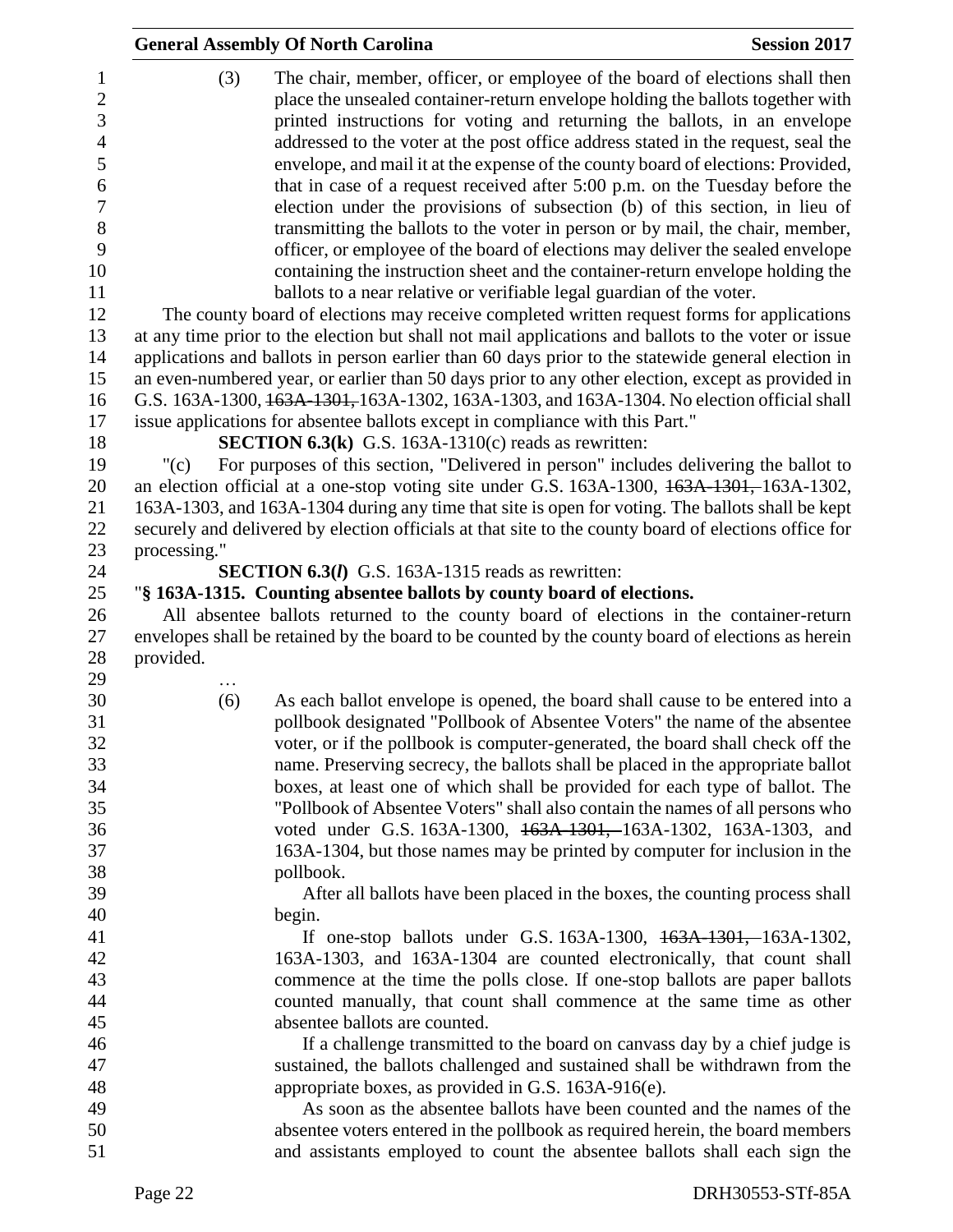| <b>General Assembly Of North Carolina</b> |    |                |                                                                                                                                                                                                                                                                                                                                                                                                      | <b>Session 2017</b> |
|-------------------------------------------|----|----------------|------------------------------------------------------------------------------------------------------------------------------------------------------------------------------------------------------------------------------------------------------------------------------------------------------------------------------------------------------------------------------------------------------|---------------------|
|                                           |    |                | pollbook immediately beneath the last absentee voter's name entered therein.<br>The county board of elections shall be responsible for the safekeeping of the<br>pollbook of absentee voters.                                                                                                                                                                                                        |                     |
| (7)                                       |    |                | Upon completion of the counting process the board members shall cause the<br>results of the tally to be entered on the absentee abstract prescribed by the<br>State Board. The abstract shall be signed by the members of the board in<br>attendance and the original mailed immediately to the State Board. The county<br>board of elections may have a separate count on the abstract for one-stop |                     |
| $\ldots$ "                                |    | and 163A-1304. | absentee ballots under G.S. 163A-1300, 163A-1301, 163A-1302, 163A-1303,                                                                                                                                                                                                                                                                                                                              |                     |
|                                           |    |                | <b>SECTION 6.3(m)</b> G.S. 163A-1368 reads as rewritten:                                                                                                                                                                                                                                                                                                                                             |                     |
|                                           |    |                | "§ 163A-1368. Absentee voting at office of board of elections.                                                                                                                                                                                                                                                                                                                                       |                     |
|                                           |    |                | Notwithstanding any other provisions of this Subchapter, any covered voter under this Part                                                                                                                                                                                                                                                                                                           |                     |
|                                           |    |                | shall be permitted to vote an absentee ballot pursuant to G.S. 163A-1300, 163A-1301,                                                                                                                                                                                                                                                                                                                 |                     |
|                                           |    |                | 163A-1302, 163A-1303, and 163A-1304 if the covered voter has not already voted an absentee                                                                                                                                                                                                                                                                                                           |                     |
|                                           |    |                | ballot which has been returned to the board of elections, and if the covered voter will not be in                                                                                                                                                                                                                                                                                                    |                     |
|                                           |    |                | the county on the day of the primary or election.                                                                                                                                                                                                                                                                                                                                                    |                     |
|                                           |    |                | In the event an absentee application or ballot has already been mailed to the covered voter                                                                                                                                                                                                                                                                                                          |                     |
|                                           |    |                | applying to vote pursuant to G.S. 163A-1300, 163A-1301, 163A-1302, 163A-1303, and                                                                                                                                                                                                                                                                                                                    |                     |
|                                           |    |                | 163A-1304, the board of elections shall void the application and ballot unless the voted absentee                                                                                                                                                                                                                                                                                                    |                     |
|                                           |    |                | ballot has been received by the board of elections. The covered voter shall be eligible to vote                                                                                                                                                                                                                                                                                                      |                     |
|                                           |    |                | pursuant to G.S. 163A-1300, 163A-1301, 163A-1302, 163A-1303, and 163A-1304 no later than                                                                                                                                                                                                                                                                                                             |                     |
|                                           |    |                | 5:00 P.M. on the day next preceding the primary, second primary or election."                                                                                                                                                                                                                                                                                                                        |                     |
|                                           |    |                | <b>SECTION 6.3(n)</b> G.S. 163A-1411(41) reads as rewritten:                                                                                                                                                                                                                                                                                                                                         |                     |
| "(41)                                     |    |                | The term "electioneering communication" means any broadcast, cable, or                                                                                                                                                                                                                                                                                                                               |                     |
|                                           |    |                | satellite communication, or mass mailing, or telephone bank that has all the                                                                                                                                                                                                                                                                                                                         |                     |
|                                           |    |                | following characteristics:                                                                                                                                                                                                                                                                                                                                                                           |                     |
|                                           | a. |                | Refers to a clearly identified candidate for elected office.                                                                                                                                                                                                                                                                                                                                         |                     |
|                                           | b. |                | In the case of the general election in November of the even-numbered                                                                                                                                                                                                                                                                                                                                 |                     |
|                                           |    |                | year is aired or transmitted after September 7 of that year, and in the                                                                                                                                                                                                                                                                                                                              |                     |
|                                           |    |                | case of any other election is aired or transmitted within 60 days of the                                                                                                                                                                                                                                                                                                                             |                     |
|                                           |    |                | time set for absentee voting to begin pursuant to G.S. 163A-1300,                                                                                                                                                                                                                                                                                                                                    |                     |
|                                           |    |                | 163A-1301, 163A-1302, 163A-1303, and 163A-1304 in an election                                                                                                                                                                                                                                                                                                                                        |                     |
|                                           |    |                | for that office.                                                                                                                                                                                                                                                                                                                                                                                     |                     |
|                                           | c. |                | May be received by either:                                                                                                                                                                                                                                                                                                                                                                           |                     |
|                                           |    | 1.             | 50,000 or more individuals in the State in an election for                                                                                                                                                                                                                                                                                                                                           |                     |
|                                           |    |                | statewide office or 7,500 or more individuals in any other                                                                                                                                                                                                                                                                                                                                           |                     |
|                                           |    |                | election if in the form of broadcast, cable, or satellite                                                                                                                                                                                                                                                                                                                                            |                     |
|                                           |    |                | communication.                                                                                                                                                                                                                                                                                                                                                                                       |                     |
|                                           |    | 2.             | 20,000 or more households, cumulative per election, in a                                                                                                                                                                                                                                                                                                                                             |                     |
|                                           |    |                | statewide election or 2,500 households, cumulative per                                                                                                                                                                                                                                                                                                                                               |                     |
|                                           |    |                | election, in any other election if in the form of mass mailing or                                                                                                                                                                                                                                                                                                                                    |                     |
|                                           |    |                | telephone bank."                                                                                                                                                                                                                                                                                                                                                                                     |                     |
|                                           |    |                | <b>SECTION 6.3(0)</b> G.S. 163A-1520(a) reads as rewritten:                                                                                                                                                                                                                                                                                                                                          |                     |
| " $(a)$                                   |    |                | Judicial Voter Guide. - The State Board shall publish a Judicial Voter Guide that                                                                                                                                                                                                                                                                                                                    |                     |
|                                           |    |                | explains the functions of the appellate courts and the laws concerning the election of appellate                                                                                                                                                                                                                                                                                                     |                     |
|                                           |    |                | judges, the purpose and function of the Public Campaign Fund, and the laws concerning voter                                                                                                                                                                                                                                                                                                          |                     |
|                                           |    |                | registration. The State Board shall distribute the Guide to as many voting-age individuals in the<br>State as practical, through a mailing to all residences or other means it deems effective. The                                                                                                                                                                                                  |                     |
|                                           |    |                |                                                                                                                                                                                                                                                                                                                                                                                                      |                     |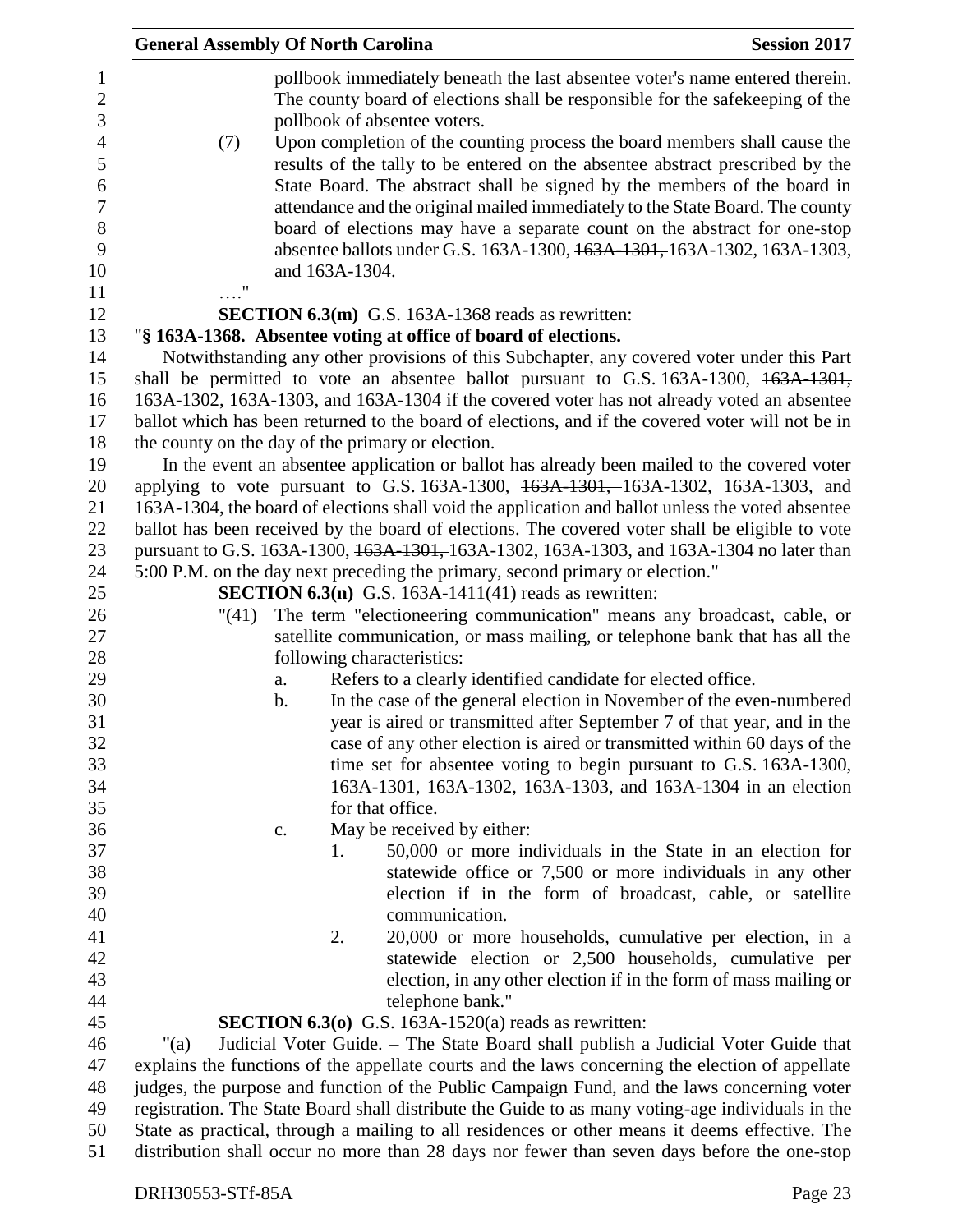| voting period provided in G.S. 163A-1300, 163A-1301, 163A-1302, 163A-1303, and 163A-1304                                     |  |  |  |  |
|------------------------------------------------------------------------------------------------------------------------------|--|--|--|--|
| for the primary and no more than 28 days nor fewer than seven days before the one-stop voting                                |  |  |  |  |
| period provided in G.S. 163A-1300, 163A-1301, 163A-1302, 163A-1303, and 163A-1304 for                                        |  |  |  |  |
| the general election."                                                                                                       |  |  |  |  |
|                                                                                                                              |  |  |  |  |
| PART IV. ONLINE REGISTRATION                                                                                                 |  |  |  |  |
| <b>SECTION 7.1.</b> G.S. 163A-864 reads as rewritten:                                                                        |  |  |  |  |
| "§ 163A-864. Distribution of application forms.                                                                              |  |  |  |  |
| The State Board shall make the forms described in G.S. 163A-862 available for<br>(a)                                         |  |  |  |  |
| distribution through governmental and private entities, with particular emphasis on making them                              |  |  |  |  |
| available for organized voter registration drives.                                                                           |  |  |  |  |
| The State Board of Elections shall make the forms available for completion and<br>(b)                                        |  |  |  |  |
| submission on a secure Internet Web site in accordance with this Article."                                                   |  |  |  |  |
| <b>SECTION 7.2.</b> Part 2 of Article 6 of Chapter 163A of the General Statutes is                                           |  |  |  |  |
| amended by adding a new section to read:                                                                                     |  |  |  |  |
| "§ 163A-864.5. Online voter registration.                                                                                    |  |  |  |  |
| An individual who meets all of the following criteria may register to vote or change<br>(a)                                  |  |  |  |  |
| voter registration online:                                                                                                   |  |  |  |  |
| The individual is eligible to register to vote.<br>$\Omega$                                                                  |  |  |  |  |
| The individual possesses one of the following that is current and valid:<br>(2)                                              |  |  |  |  |
| North Carolina drivers license issued under Article 2 of Chapter 20 of<br>a.                                                 |  |  |  |  |
| the General Statutes, including a learner's permit or a provisional                                                          |  |  |  |  |
| license.                                                                                                                     |  |  |  |  |
| Special identification card for nonoperators issued under G.S. 20-37.7.<br>$\mathbf b$ .                                     |  |  |  |  |
| The State Board shall establish a secure Internet Web site to permit individuals<br>(b)                                      |  |  |  |  |
| described in subsection (a) of this section to complete and submit voter registration applications                           |  |  |  |  |
| online.                                                                                                                      |  |  |  |  |
| The secure Web site established under subsection (b) of this section shall allow an<br>(c)                                   |  |  |  |  |
| individual described in subsection (a) of this section to submit:                                                            |  |  |  |  |
|                                                                                                                              |  |  |  |  |
| An application for any of the following:<br>(1)                                                                              |  |  |  |  |
| Voter registration.<br><u>a.</u>                                                                                             |  |  |  |  |
| b.<br>Reporting of a change of name, address, or party affiliation. If the                                                   |  |  |  |  |
| individual is already registered to vote and the change of address is to                                                     |  |  |  |  |
| another county, it shall be treated as an application to register to vote.                                                   |  |  |  |  |
| Information to establish that the individual is eligible under this section to<br>(2)                                        |  |  |  |  |
| register online.                                                                                                             |  |  |  |  |
| The individual's e-mail address.<br>(3)                                                                                      |  |  |  |  |
| Upon receipt of an individual's application under subsection (c) of this section, the<br>(d)                                 |  |  |  |  |
| county board of elections in conjunction with the State Board of Elections shall verify the North                            |  |  |  |  |
| Carolina drivers license or Social Security number in accordance with G.S. 163A-875, update                                  |  |  |  |  |
| the statewide registration database and search for possible duplicate registrations, and proceed                             |  |  |  |  |
| under G.S. 163A-867 to verify the person's address.                                                                          |  |  |  |  |
| If the State Board verifies the North Carolina drivers license or Social Security<br>(e)                                     |  |  |  |  |
| number in accordance with G.S. 163A-875, the Division of Motor Vehicles shall transfer the                                   |  |  |  |  |
| digital signature of the applicant in the Division of Motor Vehicles records to the State Board.                             |  |  |  |  |
| If the State Board cannot verify the North Carolina drivers license or Social Security<br>(f)                                |  |  |  |  |
| number in accordance with G.S. 163A-875, the State Board shall so notify the individual                                      |  |  |  |  |
| submitting the application by e-mail, if provided, and in accordance with this Article. That                                 |  |  |  |  |
| individual shall be offered an opportunity to register in accordance with G.S. 163A-865 or<br>G.S. 163A-866, as applicable." |  |  |  |  |
|                                                                                                                              |  |  |  |  |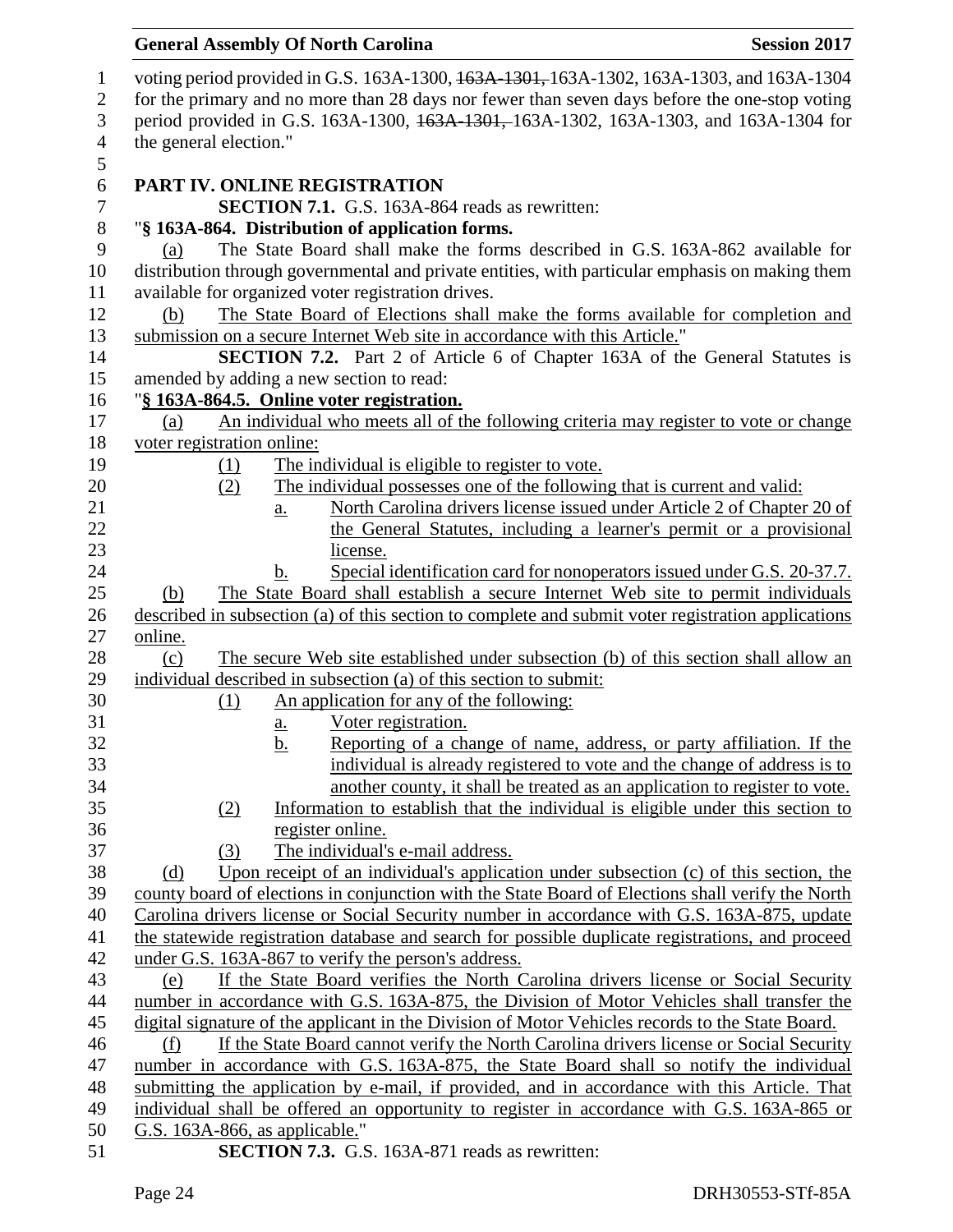"(a) Official Record. – The State voter registration system is the official voter registration list for the conduct of all elections in the State. The State Board and the county board of elections may keep copies of voter registration data, including voter registration applications, in any medium and format expressly approved by the Department of Natural and Cultural Resources pursuant to standards and conditions established by the Department and mutually agreed to by the Department and the State Board. A completed and signed registration application form, if available, described in G.S. 163A-862, once approved by the county board of elections, becomes backup to the official registration record of the voter. Full or partial social security numbers, dates of birth, the identity of the public agency at which the voter registered under G.S. 163A-884, any electronic mail address submitted under this Article or Part 2 of Article 21 of this Chapter, any electronic data associated with online registration under G.S. 163A-864.5, 12 and drivers license numbers that may be generated in the voter registration process, by eitherthe 13 voter, the State Board-Board, or a county board of elections, elections in the voter registration process are confidential and shall not be considered public records and subject to disclosure to the general public under Chapter 132 of the General Statutes. Cumulative data based on those items of information may be publicly disclosed as long as information about any individual cannot be discerned from the disclosed data. Disclosure of information in violation of this subsection shall not give rise to a civil cause of action. This limitation of liability does not apply to the disclosure of information in violation of this subsection as a result of gross negligence, wanton conduct, or intentional wrongdoing that would otherwise be actionable. The signature of the voter, either on the paper application or an electronically captured image of it, may be viewed by the public but may not be copied or traced except by election officials for election administration purposes. Any such copy or tracing is not a public record."

- 
- 

#### **SECTION 7.4.** This part becomes effective January 1, 2020.

#### **PART V. OTHER ELECTION LAW CHANGES**

 **SECTION 8.1(a)** G.S. 163A-1300(b), as amended by S.L. 2018-112, reads as rewritten:

 "(b) Not earlier than the third Wednesday before an election, in which absentee ballots are 30 authorized, in which a voter seeks to vote and not later than  $7:00$  P.M. on the last Friday 1:00 P.M. on the last Saturday before that election, the voter shall appear in person only at the office of the county board of elections, except as provided in G.S. 163A-1303. A county board of elections shall conduct one-stop voting on the last Saturday before the election from 8:00 A.M. until 1:00 P.M. and may conduct one-stop early voting until 5:00 P.M. on that Saturday. That voter shall enter the voting enclosure at the board office through the appropriate entrance and shall at once state his or her name and place of residence to an authorized member or employee of the board and present photo identification in accordance with G.S. 163A-1145. In a primary election, the voter shall also state the political party with which the voter affiliates and in whose primary the voter desires to vote, or if the voter is an unaffiliated voter permitted to vote in the primary of a particular party under G.S. 163A-989, the voter shall state the name of the authorizing political party in whose primary he wishes to vote. The board member or employee to whom the voter gives this information shall announce the name and residence of the voter in a distinct tone of voice. After examining the registration records, an employee of the board shall state whether the person seeking to vote is duly registered. If the voter is found to be registered that voter may request that the authorized member or employee of the board furnish the voter with an application form as specified in G.S. 163A-1391. The voter shall complete the application in the presence of the authorized member or employee of the board, and shall deliver the application to that person."

 **SECTION 8.1(b)** G.S. 163A-1303(c)(4), as amended by S.L. 2018-112, reads as rewritten: